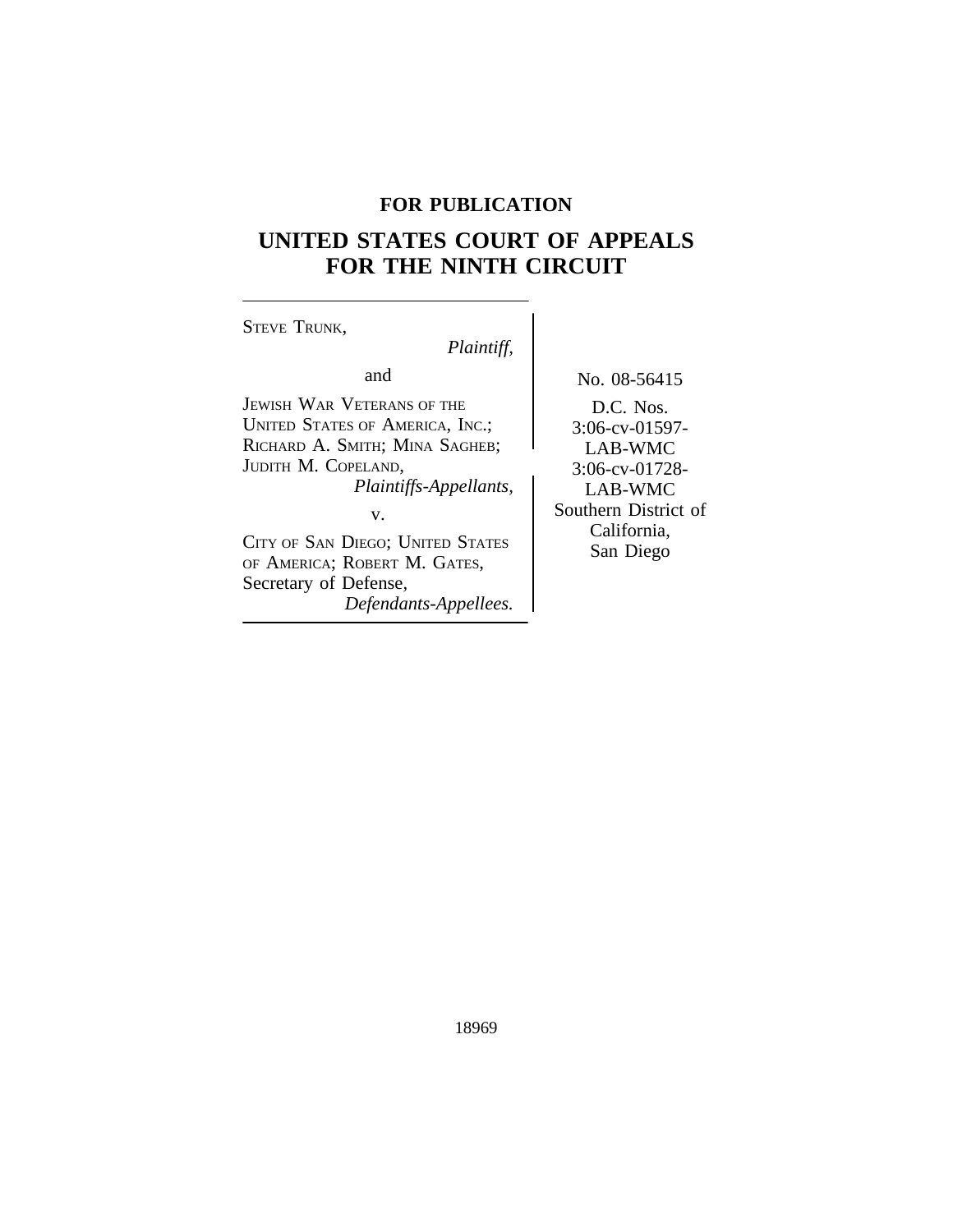<sup>S</sup>TEVE TRUNK, PHILIP K. PAULSON, *Plaintiffs-Appellants,* and RICHARD A. SMITH; MINA SAGHEB; No. 08-56436 JUDITH M. COPELAND; JEWISH WAR D.C. Nos. VETERANS OF THE UNITED STATES OF 3:06-cv-01597-AMERICA, INC., LAB-WMC *Plaintiffs,* 3:06-cv-01728-<br>v. LAB-WMC Southern District of CITY OF SAN DIEGO; UNITED STATES California, OF AMERICA; MOUNT SOLEDAD San Diego MEMORIAL ASSOCIATION, Real ORDER parties in interest; ROBERT M. GATES, Secretary of Defense, in his official capacity, *Defendants-Appellees,*

Filed October 14, 2011

Before: Harry Pregerson, M. Margaret McKeown, and Richard A. Paez, Circuit Judges.

> Order; Dissent by Judge Bea

### **ORDER**

A majority of the panel has voted to deny the petitions for rehearing. A judge of the court called for a vote on the petitions for rehearing en banc. A vote was taken, and a majority of the active judges of the court failed to vote for en banc rehearing. Fed. R. App. P. 35(f). The petitions for rehearing and for rehearing en banc are DENIED.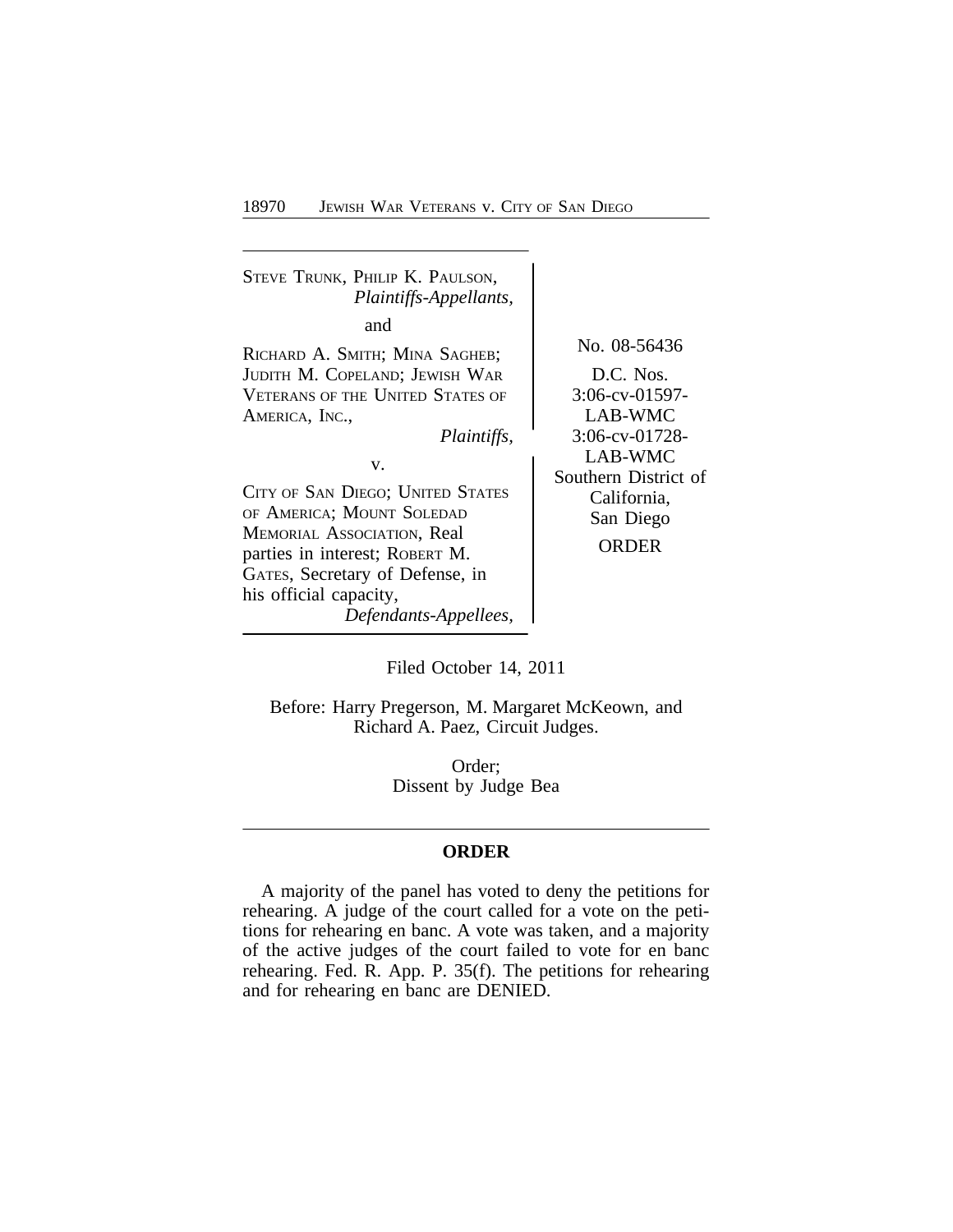BEA, Circuit Judge, dissenting from the denial of rehearing en banc, joined by O'SCANNLAIN, TALLMAN, CALLAHAN, and IKUTA, Circuit Judges:

"A rose is a rose is a rose."

— Gertrude Stein, *Sacred Emily*, 1913.

Stein wrote this sentiment to express the flower's indescribable, unchangeable essence. The panel appears to have transmogrified Stein's ode to a rose into a new rule of law—"a cross is a cross is a cross." Alas, that is neither good poetry nor valid law. Unlike roses, religious symbols can have multiple meanings, just as the Ten Commandments monument did in *Van Orden*:

Of course, the Ten Commandments are religious they were so viewed at their inception and so remain. The monument, therefore, has religious significance. According to Judeo-Christian belief, the Ten Commandments were given to Moses by God on Mt. Sinai. But Moses was a lawgiver as well as a religious leader. And the Ten Commandments have an undeniable historical meaning, as the foregoing examples demonstrate. Simply having a religious content or promoting a message consistent with a religious doctrine does not run afoul of the Establishment Clause.

*Van Orden v. Perry*, 545 U.S. 677, 690 (2005); *see also McCreary County v. ACLU*, 545 U.S. 844, 867-68 (2005).

*Van Orden* tells us that the proper test to determine whether the government has violated the Establishment Clause by erecting or maintaining a religious symbol on public grounds depends on: (1) the government's use of the religious symbol; (2) the context in which that symbol appears; and (3) the history of the symbol while under government control, including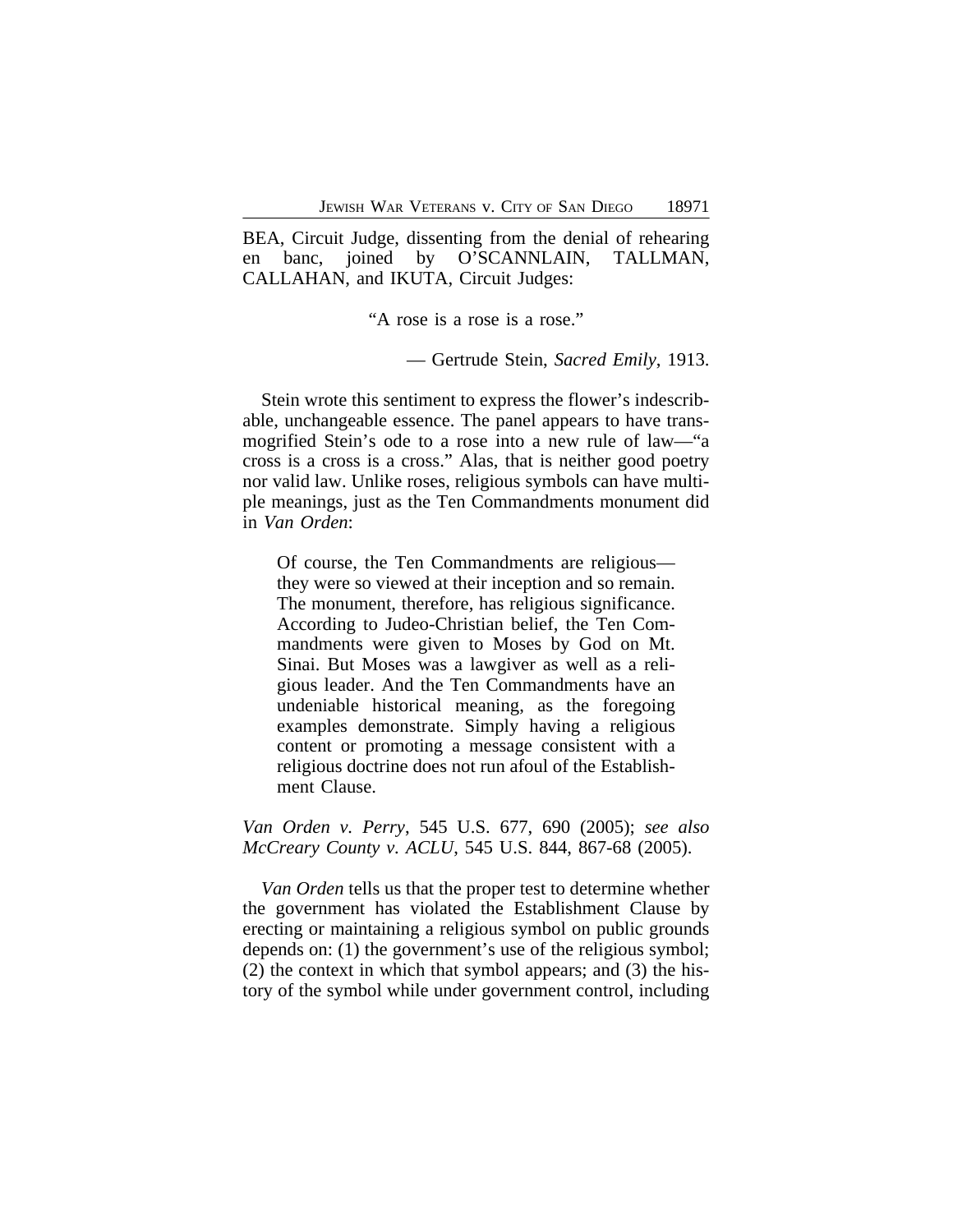how long it has stood unchallenged.**<sup>1</sup>** *See McCreary County*, 545 U.S. at 867-68 (2005); *Van Orden*, 545 U.S. at 681.

As to use, it is undisputed here that from the moment the federal government took title to the Mt. Soledad Memorial site in 2006, it has neither held nor permitted to be held any sort of a religious exercise there. The site has been used solely for the purpose of memorializing fallen soldiers, consistent with the Cross's "undeniable historical meaning," *Van Orden* at 690, evoking the memory of fallen soldiers.

As to context, the record evidence is also undisputed that at the time the federal government bought the Mt. Soledad Memorial site, the Cross was surrounded with over 2,100 plaques commemorating veterans of various faiths or of no faith, and 23 bollards<sup>2</sup> commemorating some particularly val-

**<sup>2</sup>**A bollard is a symbolic representation of a nautical feature commonly described as a post fixed to a quay or a vessel for securing mooring ropes. The bollards have been dedicated to, for example, the American Legion and the VFW Post Mission Bay. Some of the group plaques have been dedicated to military ships, including the USS Hanson, used in World War II, Korea and Vietnam, and brigades and platoons, including "Echo Company," which proudly calls itself "The Magnificent Bastards." For further information and examples, see http://www.soledadmemorial.com/web/ pages/view\_example\_plaques/group\_war\_plaques.htm.

**<sup>1</sup>**Additionally, just what is the new test the panel invented: the test for "borderline" cases? *See Jewish War Veterans v. City of San Diego*, 629 F.3d 1099, 1108 (9th Cir. 2011). The panel opinion concludes that whether we use *Lemon* or *Van Orden* depends on whether a case is "borderline." First, the panel fails to tell us how to determine whether a case is borderline. Is a case borderline when judges can disagree? When it comes to Establishment Clause cases involving religious symbols, I have yet to see one on which all judges agree. This cannot be the desiderata in these cases. Rather, which test we apply must be determined by which test logically fits the type of case, whether it be a publicly-displayed symbol like the Ten Commandments in *Van Orden*, or a governmental practice, such as opening Congressional sessions with a prayer. *See Marsh v. Chambers*, 463 U.S. 783 (1983). To allow judges to pick which of the Establishment Clause tests they apply according to whether they think it is a "borderline" case or not—without defining what is "borderline"—is a recipe for uncertainty in our law.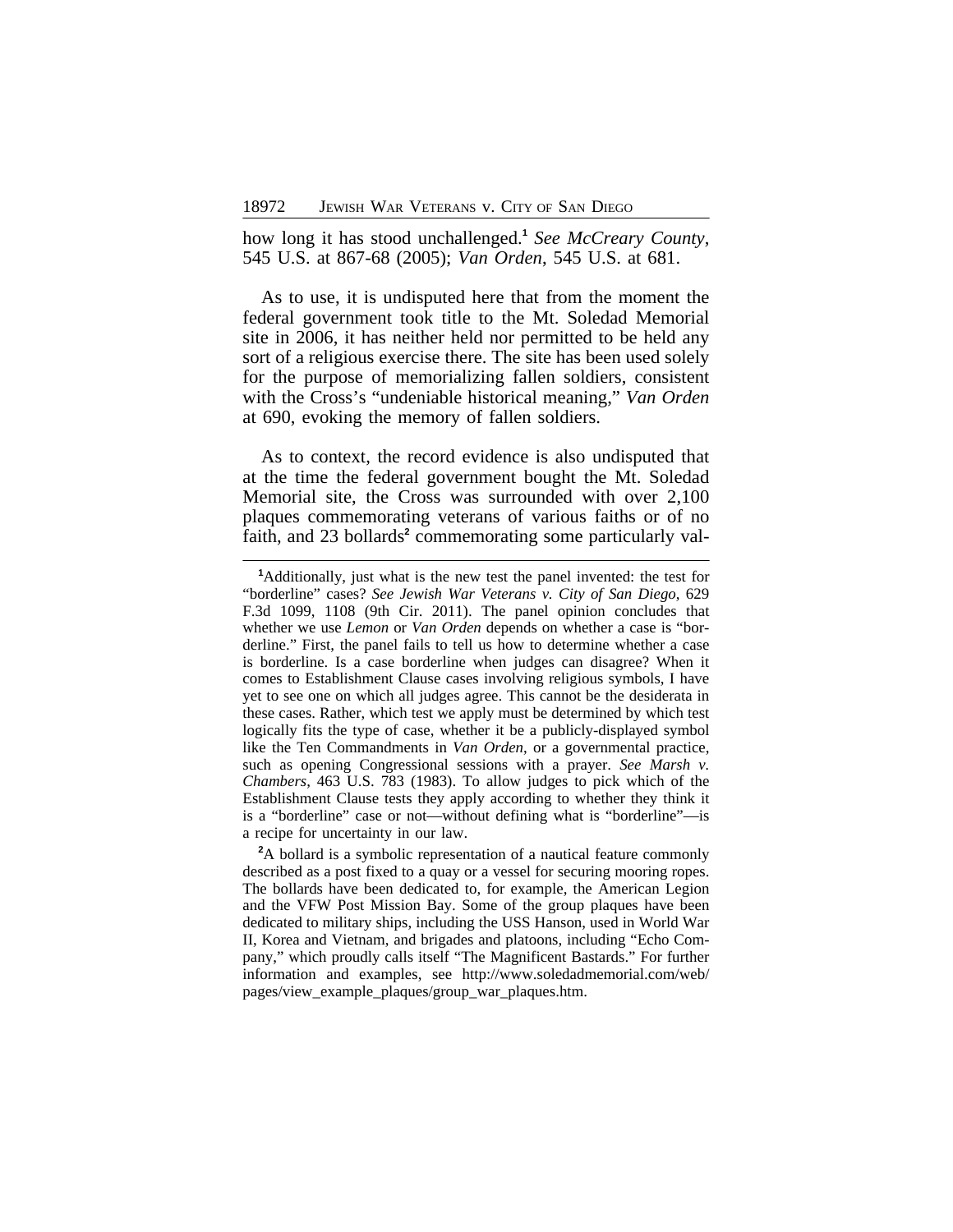iant units who had taken casualties and various secular community groups.

As to history, it is again undisputed that the history of the Mt. Soledad Cross has changed as its use has changed.

For the same reason that the Ten Commandments stand today in that park in Austin, Texas, the Cross should continue to stand on Mt. Soledad: a religious symbol is not always used to promote religion. Whether it promotes religion depends on the context in which the symbol is displayed, how it is used, and its history. Here, that display, use, and history are secular and require affirmance of summary judgment for the federal government.

Second, were the panel to eschew the *Van Orden* rule, for a test as to whether a reasonable observer, aware of all relevant circumstances, would believe the Cross constituted a government endorsement of religion, it erred by failing to recognize a triable issue of material fact: that there was conflicting evidence in the record as to whether that reasonable observer would necessarily conclude the federal government was trying to endorse religion by maintaining the Mt. Soledad Memorial Park, including the Cross at its entrance.

### **I. The panel applied the wrong test.**

Establishment Clause jurisprudence does not have a nice, neat, one-test-fits-all pattern. Which test the Supreme Court applies varies depending on what fact pattern is involved. When it comes to religious symbols in the public square, the Court questions the applicability of the *Lemon* test:**<sup>3</sup>**

**<sup>3</sup>**Under the *Lemon* test, to be constitutional (1) the challenged governmental action must have a secular purpose; (2) "its principal or primary effect must be one that neither advances nor inhibits religion"; and (3) it "must not foster an excessive government entanglement with religion." *Lemon v. Kurtzman*, 403 U.S. 602, 612-13 (1971).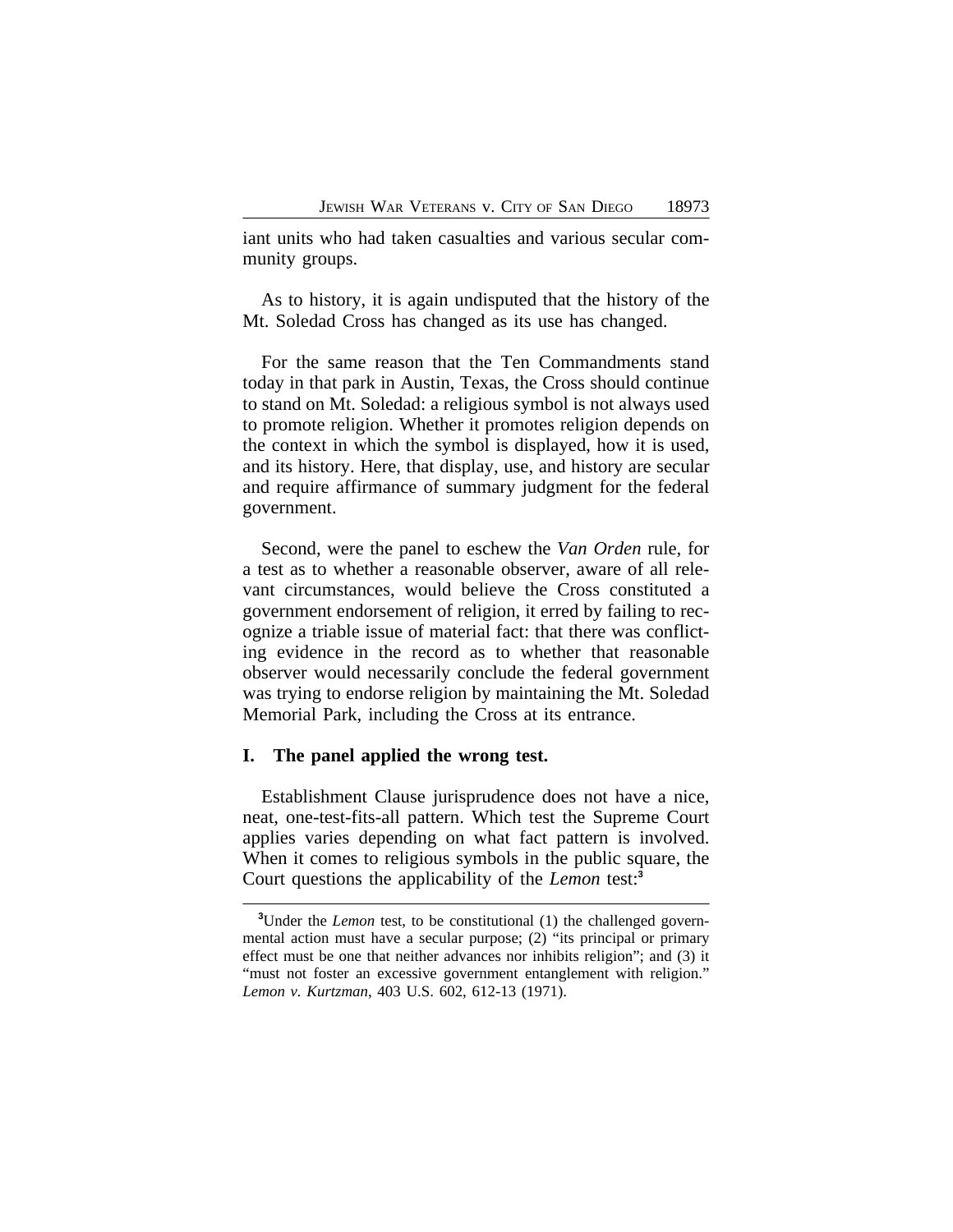Whatever may be the fate of the *Lemon* test in the larger scheme of Establishment Clause jurisprudence, we think it not useful in dealing with the sort of passive monument that Texas has erected on its Capitol grounds. Instead, our analysis is driven both by the nature of the monument and by our Nation's history.

*Van Orden*, 545 U.S. at 686 (plurality op.). Notice too that the Court in *Van Orden* also did not choose to use the Endorsement Test from *County of Allegheny v. ACLU,* 492 U.S. 573, 578-79 (1989), to test the Ten Commandments monuments.

It is precisely because the federal government has eliminated any religious exercises at the Mt. Soledad memorial site that *Van Orden* applies. Although the Supreme Court did not state the factors to consider when evaluating a religious symbol on government land in one concise sentence,<sup>4</sup> reading the entire *Van Orden* opinion it is clear the Court looked at three elements to determine whether the government has violated the Establishment Clause by erecting or maintaining a monument that has religious significance.

First, the Court looked at the government's *use* of the religious symbol:

On the one hand, the Commandments' text unquestionably has a religious message, invoking, indeed emphasizing, the Deity. On the other hand, focusing on the text of the Commandments alone cannot conclusively resolve this case. Rather, to determine the message that the text here conveys, we must examine how the text is *used.* And that inquiry requires us to consider the context of the display.

<sup>&</sup>lt;sup>4</sup>Indeed, the Court specified that "[n]o exact formula can dictate a resolution to fact-intensive cases such as this." *Van Orden*, 545 U.S. at 690. This is true, but I see no reason why the test applied in *McCreary County* and *Van Orden* would not also be the applicable test here.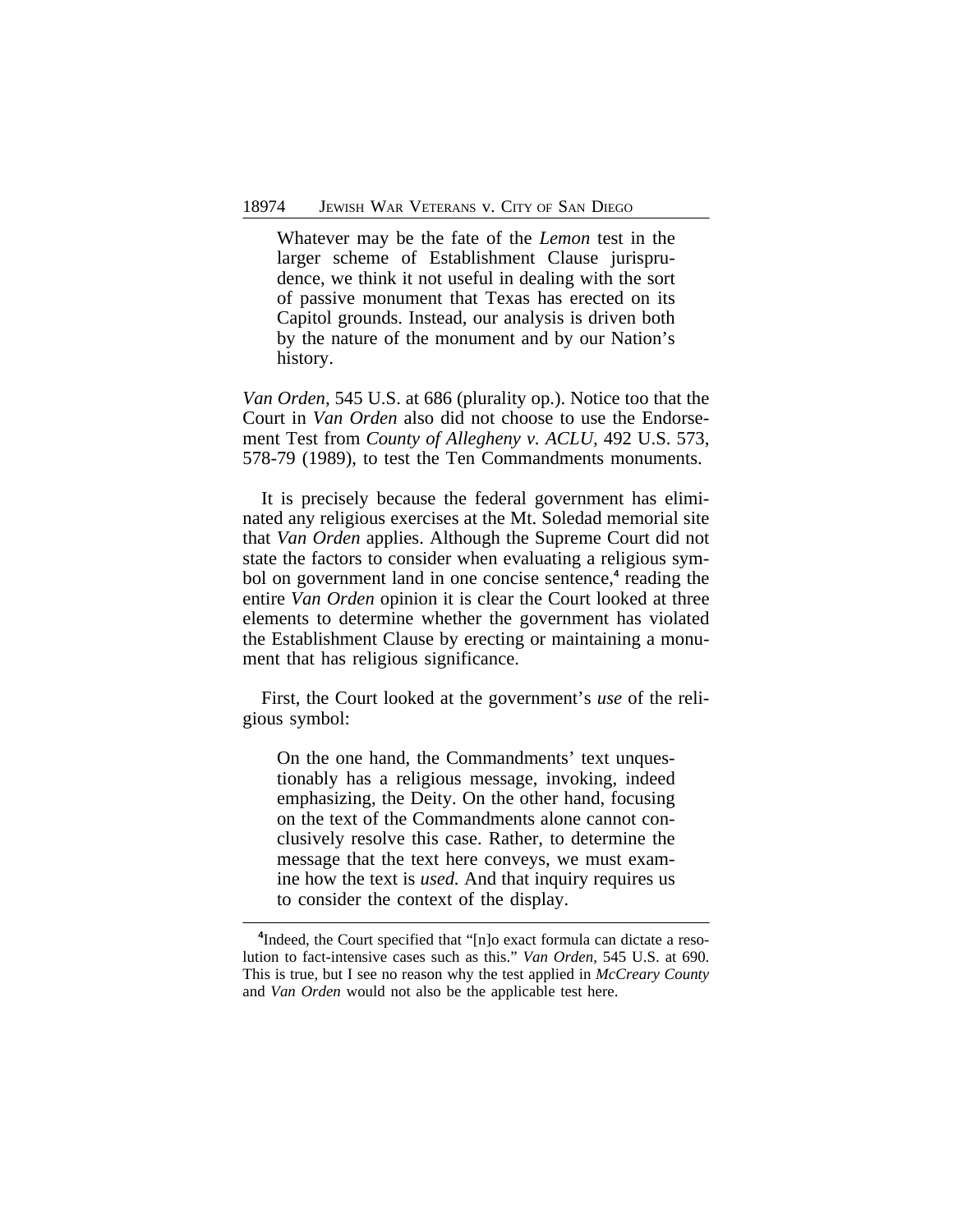*Van Orden*, 545 U.S. at 700-01 (Breyer, J., concurring) (emphasis in original). On this factor, it is undisputed that the *use* of the Mt. Soledad Cross by the federal government sought to be enjoined has been exclusively secular.

Second, the Court looked at the *context* in which the symbol appears:

Despite the Commandments' religious message, an inquiry into the context in which the text of the Commandments is used demonstrates that the Commandments also convey a secular moral message about proper standards of social conduct and a message about the historic relation between those standards and the law. The circumstances surrounding the monument's placement on the capitol grounds and its physical setting provide a strong, but not conclusive, indication that the Commandments' text as used on this monument conveys a predominantly secular message.

*Van Orden*, 545 U.S. at 691. On this factor, only plaques commemorating veterans and bollards commemorating secular groups have been placed around the Cross at Mt. Soledad. The Cross stands at the entrance to the memorial, next to a giant American flag, making it clear the site marks the entrance to a veterans' memorial.

None of the groups listed on either the bollards or group plaques are religious groups.

Third, the Court examined the history of the symbol while under government control, including how long it has stood unchallenged. *Van Orden*, 545 U.S. at 686-91 and *passim*. *See also McCreary County*, 545 U.S. at 867-68. There had been no court challenge to the Cross from 1913 until 1989, roughly 76 years.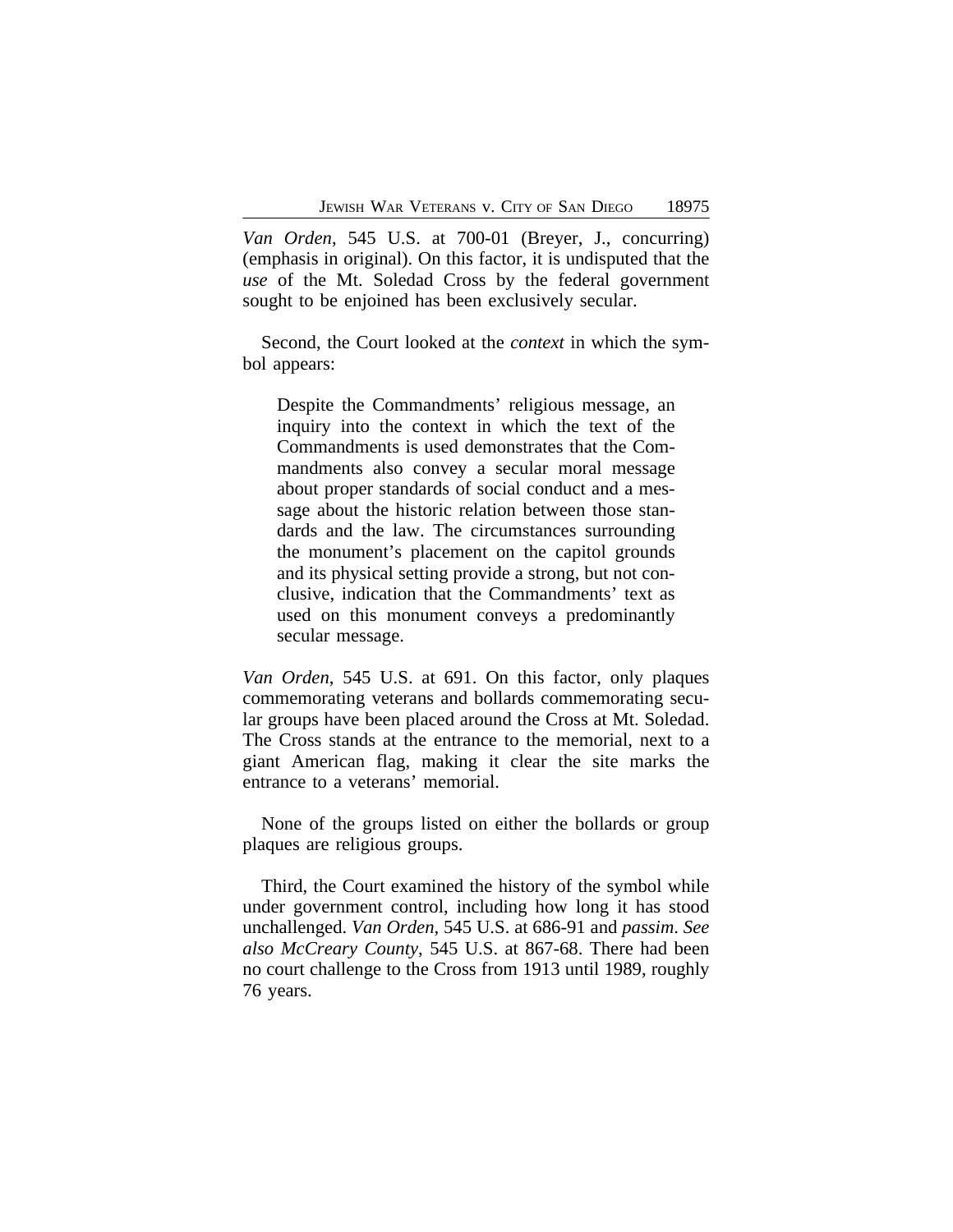## **II. The Government's use of the Mt. Soledad Memorial and the context in which the Cross appears are both secular.**

Both *McCreary County* and *Van Orden* involved a monument with unquestionably Judeo-Christian religious text—the Ten Commandments. But the Court's analysis did not stop there. "[T]he question is what viewers may fairly understand to be the purpose of the display. That inquiry, of necessity, turns upon the context in which the contested object appears." *McCreary County*, 545 U.S. at 867-68 (citation omitted). In *McCreary County*, the Ten Commandments were displayed alone in the entrance to the Kentucky courthouse; they were being used as a symbol of God's teaching and a set of rules that all should live by. Thus, the setting in Kentucky conveyed a message along the lines of, "Thou shalt follow these Judeo-Christian laws or be in violation of the laws that are enforced in this courthouse." By contrast, in Texas, that same text was displayed on one of many monuments, all of which had some historical significance. Thus, the message in Texas was more along the lines of, "Here is a text that has helped to shape our state's history and laws." The text in both cases was the same, but the setting made all the difference.

Here, we have a Cross, an unquestionably Christian symbol. In a previous case, this court held that due to its strong religious connotations, a Cross standing alone on federal land in the Mojave National Preserve—even a Cross erected as a memorial to fallen soldiers—violated the Establishment Clause. *Buono v. Norton*, 371 F.3d 543 (9th Cir. 2004).

But *Buono v. Norton* does not determine this case, for two reasons. First, it was handed down a year *before* the Ten Commandment cases, and understandably did not discuss either.

Second, in its next iteration, *Salazar v. Buono*, \_\_\_ U.S. \_\_\_, 130 S. Ct. 1803 (2010), the Court did not hold the lone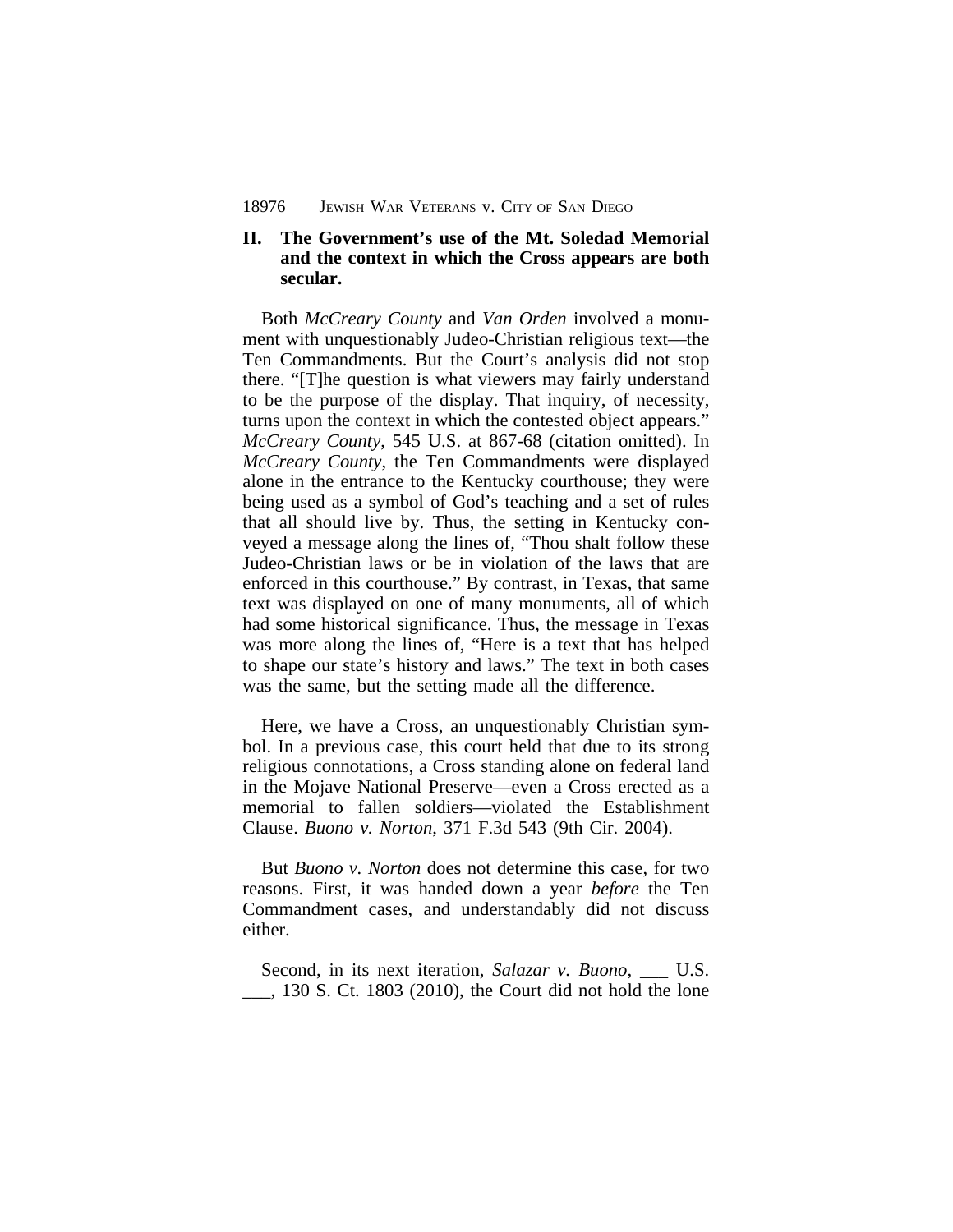Cross to be such an inherently religious symbol that it violated the Establishment Clause. If the Cross were ineluctably only a religious symbol, there would have been no need for the Court's remand in *Buono* to the district court for it to consider whether the transfer of the land on which the Cross sat to a private party from the federal government was significant for the purposes of determining whether an Establishment Clause violation had occurred.

Writing for himself, Chief Justice Roberts and Justice Alito, Justice Kennedy<sup>5</sup> recognized the unique history of the Cross as a symbol of respect for fallen soldiers (of all faiths or no faith) and criticized the district court for conducting the very same analysis the panel employs in this case:

[T]he District Court concentrated solely on the religious aspects of the cross, divorced from its background and context. But a Latin cross is not merely a reaffirmation of Christian beliefs. It is a symbol often used to honor and respect those whose heroic acts, noble contributions, and patient striving help secure an honored place in history for this Nation and its people. Here, one Latin cross in the desert evokes far more than religion. It evokes thousands of small crosses in foreign fields marking the graves of Americans who fell in battles, battles whose tragedies are compounded if the fallen are forgotten.

*Buono*, 130 S. Ct. at 1820. In his concurrence, Justice Alito also recognized that crosses have a secular significance, particularly in the military realm, and thus they do not need to be removed from the public domain simply because they are also the symbol of Christianity:

**<sup>5</sup>** Justices Scalia and Thomas wrote a separate concurrence in *Salazar v. Buono* that in their opinion the plaintiff did not have standing to bring this challenge. *See* 130 S. Ct. at 1824. They did, however, join in the judgment in *Van Orden. See* 545 U.S. 647.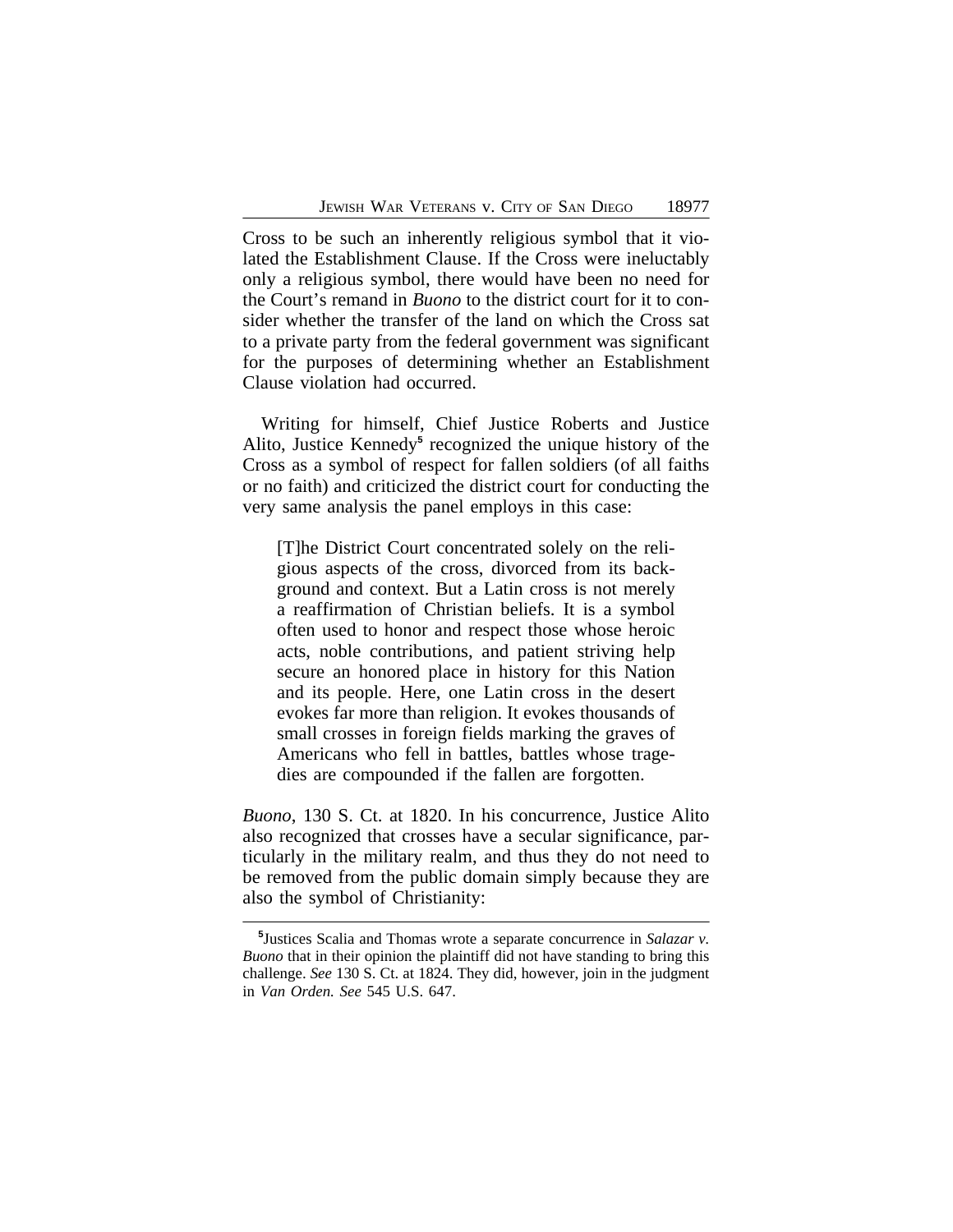[T]he original reason for the placement of the cross was to commemorate American war dead and, particularly for those with searing memories of The Great War, the symbol that was selected, a plain unadorned white cross, no doubt evoked the unforgettable image of the white crosses, row on row, that marked the final resting places of so many American soldiers who fell in that conflict. . . . The demolition of this venerable if unsophisticated, monument would also have been interpreted by some as an arresting symbol of a Government that is not neutral but hostile on matters of religion and is bent on eliminating from all public places and symbols any trace of our country's religious heritage.

#### *Id.* at 1823 (Alito, J., concurring).

If the Mojave Desert cross standing by itself, with only a single plaque, can be understood as a memorial to fallen soldiers, then surely the Mt. Soledad Cross, surrounded by more than 2100 memorial plaques, bollards commemorating groups of veterans, and a gigantic American flag, can be viewed as a memorial as well.

## **III. History can change the use of a symbol and its meaning.**

History is important, in part because things change over time. The Spanish government of the day endorsed the Inquisition until the early years of the 19th Century. Would a reasonable observer therefore consider the edicts of King Ferdinand VII in determining whether today's Socialist government endorses the Inquisition? Of course not.

The panel concentrated its analysis on the history of the Cross as a religious symbol. Not on how *this* Cross at Mt. Soledad has been used by *this* government, but on the cross in general. Were the panel's analysis the correct one to deter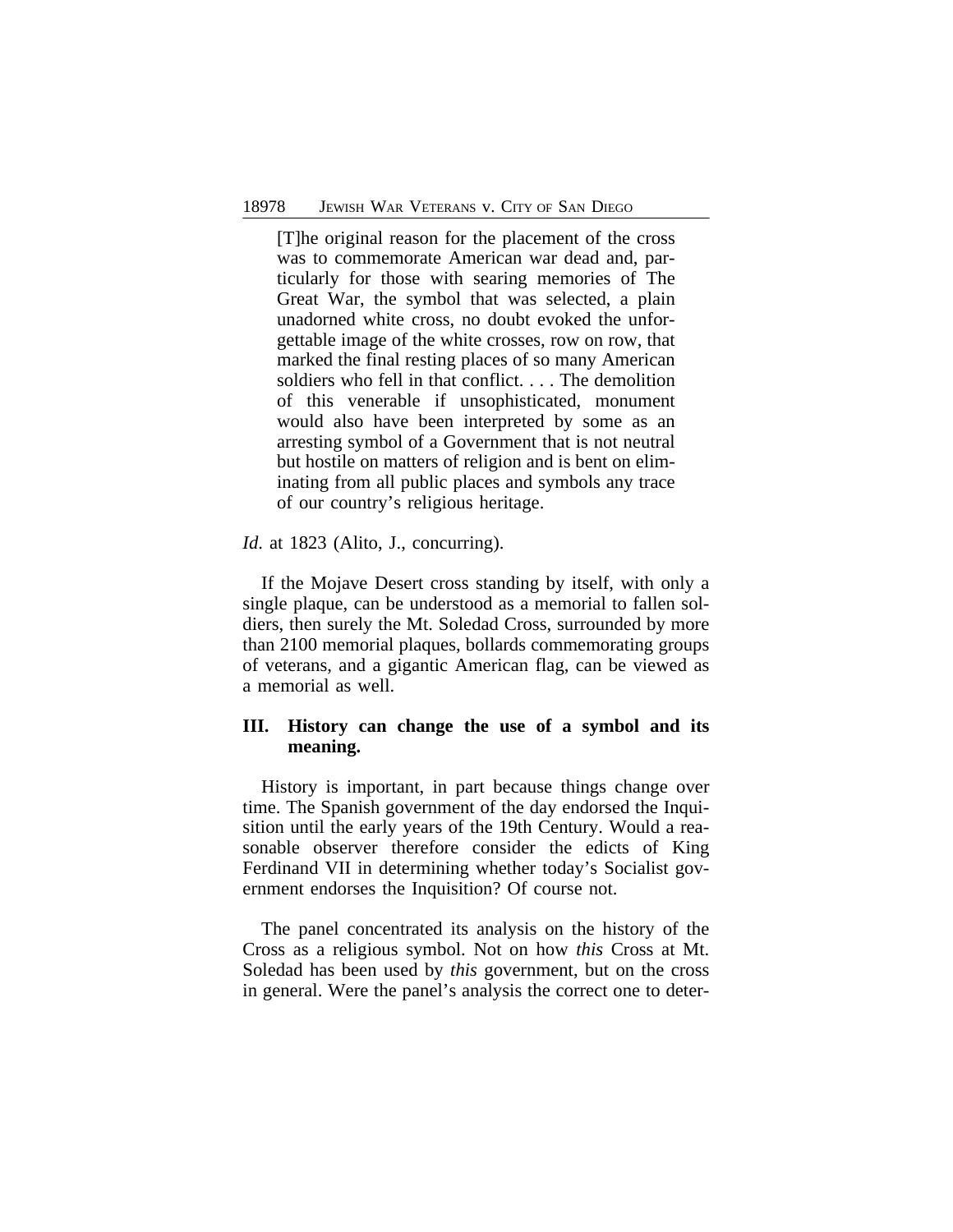mine whether the challenged symbol is religious in nature, then many a Supreme Court case would have come out differently. Simply having religious content or promoting a message consistent with a religious doctrine does not run afoul of the Establishment Clause. *See, e.g., Lynch v. Donnelly*, 465 U.S. 668, 687 (1984). In *Lynch*, the Court upheld a Christmas display that included a Nativity crèche, another unquestionably Christian symbol:

To forbid the use of this one passive symbol—the crèche—at the very time people are taking note of the season with Christmas hymns and carols in public schools and other public places, and while the Congress and Legislatures open sessions with prayers by paid chaplains would be a stilted *overreaction* contrary to our history and to our holdings. If the presence of the crèche in this display violates the Establishment Clause, a host of other forms of taking official note of Christmas, and of our religious heritage, are equally offensive to the Constitution.

465 U.S. at 686 (emphasis added). Here too, removing the Cross, which has stood on Mt. Soledad since 1913, would be an over-reaction. Similarly, in *McGowan v. Maryland*, the Court upheld laws that originated from one of the Ten Commandments: a prohibition of sales of merchandise on Sunday. 366 U.S. 420, 431-40 (1961). Each of these cases involved something that was religious in nature. But none violated the Establishment Clause. Why? Because the context in which they existed and the relevant history made it clear that they had not only a religious element to them, but they also served a secular purpose.

The principal defect of the panel's decision is its concentration on facts which occurred between 1913 and 2006. The City of San Diego is no longer the owner of the property. The federal government now owns the property. Thus, the use to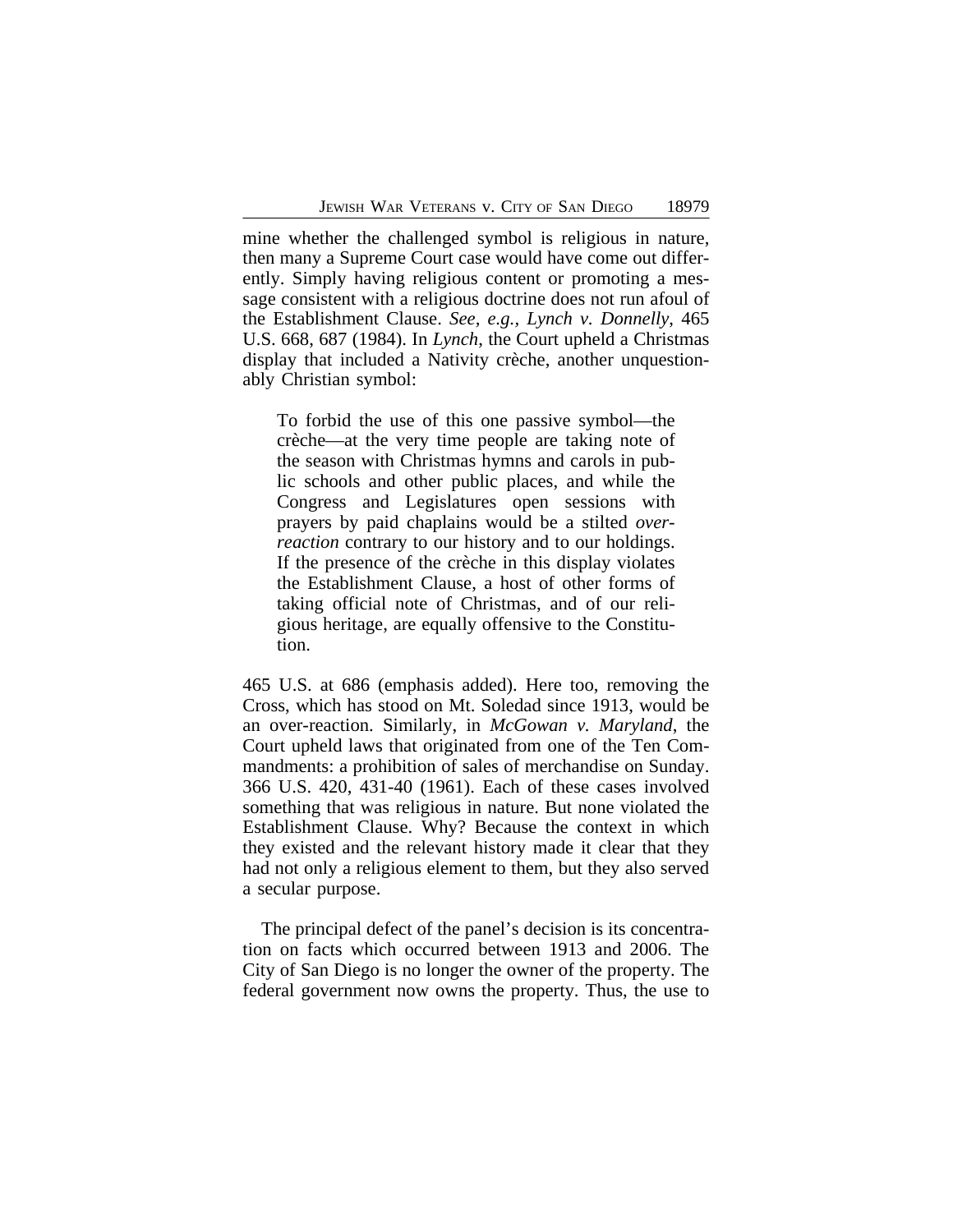which the City of San Diego put the Mt. Soledad Cross from 1954 to 2006, just as the use to which the private group put the Cross from 1913 to 1954,**<sup>6</sup>** is not relevant as to whether the *present* use by the government—the precise use which plaintiffs seek to enjoin—constitutes an endorsement of religion.

True, local and state governments can also violate the First Amendment, and at times in the past, they have owned the Memorial site and the Cross. But they do not own or control the site and Cross now and the only relief Plaintiffs seek is an injunction against the federal government. Were this an action for damages against private owners and the City of San Diego, perhaps we could look backward at what they did. But it isn't.

Note that in all other cases where the Court discusses the history of a monument in general, the monument in question had always been on government land. Thus, the question whether the use of a symbol when under private control was not presented. In the only case where the symbol changed hands, from the federal government to a private group, the Court held that change in ownership should be considered. *See Buono*, 130 S. Ct. 1803 (plurality op.). Here we have the contrary situation of land that has been conveyed from a private group to the government. What happened while the land was privately held hardly seems relevant to the issue whether the government acted to establish religion.

The panel also made a mistake when it decided that the use of the Mt. Soledad Cross at this memorial in the last five years does not make a difference. The ownership of the memorial has changed. *Buono*, 130 S. Ct. at 1803. The evidence on this issue is undisputed—the federal government has

<sup>&</sup>lt;sup>6</sup>The actions of private parties are particularly irrelevant because only a governmental entity can violate the Establishment Clause, not the actions of private citizens. "Congress shall make no law respecting an establishment of religion . . . ." U.S. Const. amend. I.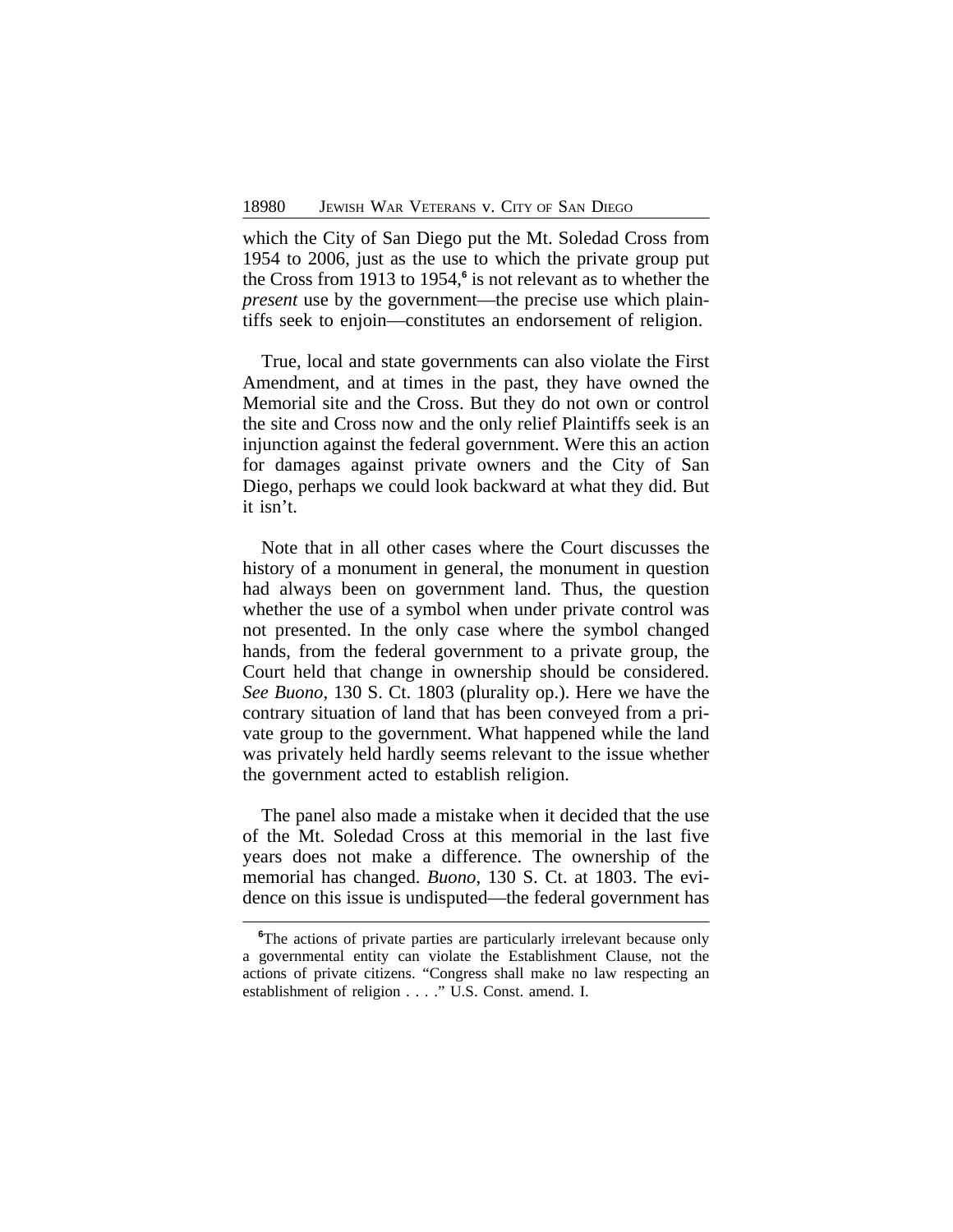used this land *only* as a memorial to our fallen soldiers and veterans. The government has not conducted religious services at the Cross.

Further, there is no evidence here that the war memorial was an attempt by the federal government to save an otherwise solely religious symbol. The non-religious symbols put up on the Kentucky courthouse walls in *McCreary County* were found to be pretextual attempts to change the meaning of the symbol by the same persons who had installed the Ten Commandments in the first place. *See McCreary County*, 545 U.S. at 862. The non-religious plaques and bollards installed by private parties at Mt. Soledad in 2000, however, cannot serve as evidence of pretext on the part of the federal government that had nothing to do with the placement of these objects, and indeed did not even acquire the land upon which the objects had been placed until six years later.

The history and use of the site have changed, from sunrise Easter services to use solely for secular services, primarily military ceremonies. For example, in 2004 the following ceremonies took place at the Memorial: two military reunion group gatherings, two Navy retirement ceremonies, a ceremony dedicating a bollard for the Kaneohe Klippers, and about thirteen ceremonies honoring veterans. In 2005, there were sixteen ceremonies honoring veterans, one re-enlistment ceremony, one change of command ceremony, and one military reunion group gathering. In 2006, there were two reenlistment ceremonies, one commission ceremony, two military reunion group gatherings, and about twenty-eight ceremonies honoring veterans.

There is no evidence in the record that any religious ceremonies have taken place at the Memorial since the federal government acquired the property.

Despite this evidence, the panel held that the message the Mt. Soledad Cross conveyed did not change over time. 629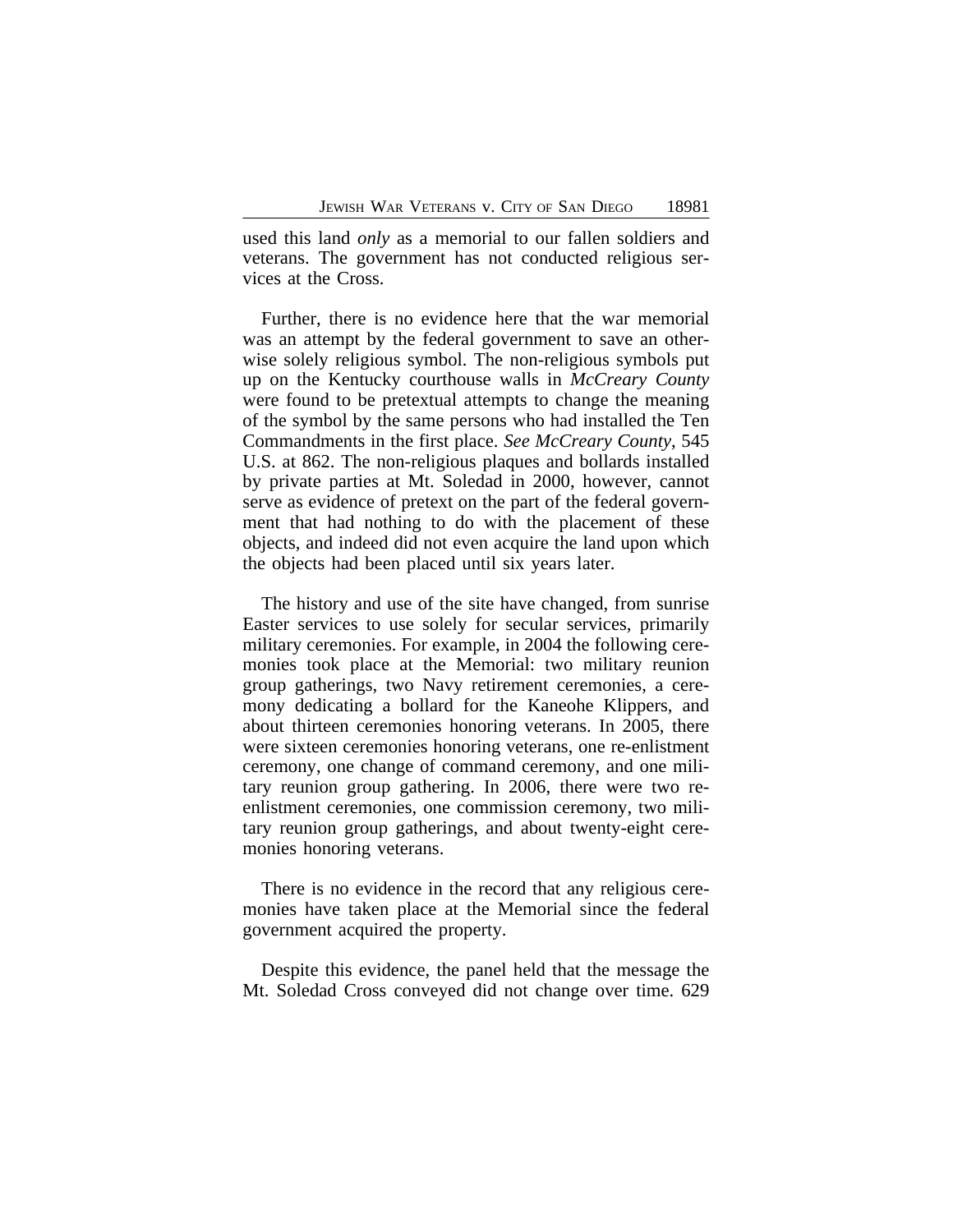F.3d at 1117. This is contrary to Supreme Court precedent, which when looking at a case involving a display of the Ten Commandments on public land, held "people 'reinterpret' the meaning of these memorials as 'historical interpretations' and 'the society around them changes.' " *Pleasant Grove City, Utah v. Summum*, 555 U.S. 460, 129 S. Ct. 1125, 1137 (2009) (citation omitted). *Pleasant Grove*'s language is particularly apt where, as here, the central inquiry is, "What is the present government owner expressing by its use of the Cross?" and not what a previous "creator or donor" expressed:

[I]t frequently is not possible to identify a single "message" that is conveyed by an object or structure, and consequently, the thoughts or sentiments expressed by a government entity that accepts and displays such an object may be quite different from those of either its creator or its donor.

*Pleasant Grove*, 129 S. Ct at 1136. Here, the same can be said. The federal government's "thoughts or sentiments" may be quite different from those of the Memorial Association (the creator) and the City of San Diego (the donor), former owners of the Memorial site.

The evidence of the changing use from a religious symbol in 1913 to exclusively a memorial symbol before the federal government acquired the land in 2006 was particularly relevant for determining whether the federal government has violated the Establishment Clause. After all, religious symbols can and do change. St. Nicholas of Bari (270-343, A.D.), the Catholic Bishop of Myra, was famous for putting coins in the shoes of persons who left them out for him and for making anonymous gifts to children. *See* http://www.newadvent .org/cathen/11063b.htm; http://en.wikipedia.org/wiki/Saint\_ Nicholas (both last visited August 17, 2011). Over the years, he became the model of present day Santa Claus. That he is still revered as the patron saint of repentant thieves hardly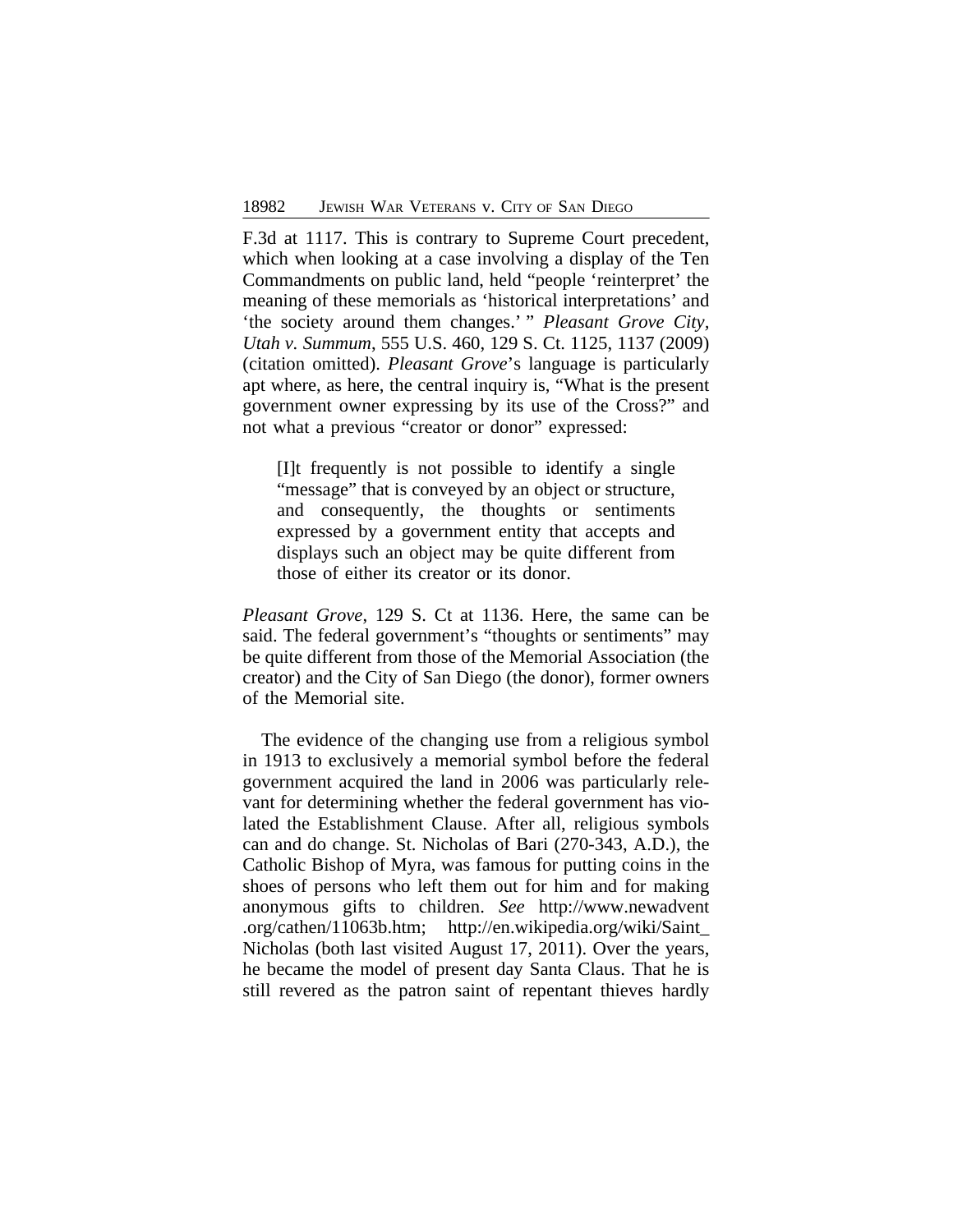affects his jolly and beneficent image to countless children and adults.

## **IV. At the very least, the case should be remanded for trial.**

When the opposing party fails to produce evidence on an essential element of his claim—here, that the federal government's *use* of the Cross was for religious purposes rather than for secular, memorial purposes—our case law is well settled that summary judgment should be granted to the movant. *Lopez v. Pacific Maritime Ass'n*, 636 F.3d 1137, 1201-02 (9th Cir. 2011). Here, the district court correctly granted summary judgment to the government.

If, in determining whether a reasonable observer aware of all the circumstances would conclude the Cross constituted a governmental endorsement of religion, evidence other than the use by the federal government is considered relevant, then at the very least the conflict in such evidence in our record requires that the case be remanded for trial. The panel erroneously ordered that the district court should have granted appellants's motion for summary judgment.

In its "fact intensive" analysis,**<sup>7</sup>** the panel's opinion failed to discuss the expert evidence presented by the federal government in support of its cross-motion for summary judgment. Of course, we must consider this evidence when deciding whether the government raises a triable issue of material fact. Many of the factors relevant to determining the government's use of the site, the physical setting, and the history are set

<sup>&</sup>lt;sup>7</sup>The panel also considered such irrelevant material as the anti-Semitic practice of realtors in La Jolla to bar Jewish buyers from settling there during the early part of the century, when the Cross was in private hands a practice that has nothing to do with Mt. Soledad or this Cross—while at the same time it discounted the relevant evidence of how the federal government has used this Memorial.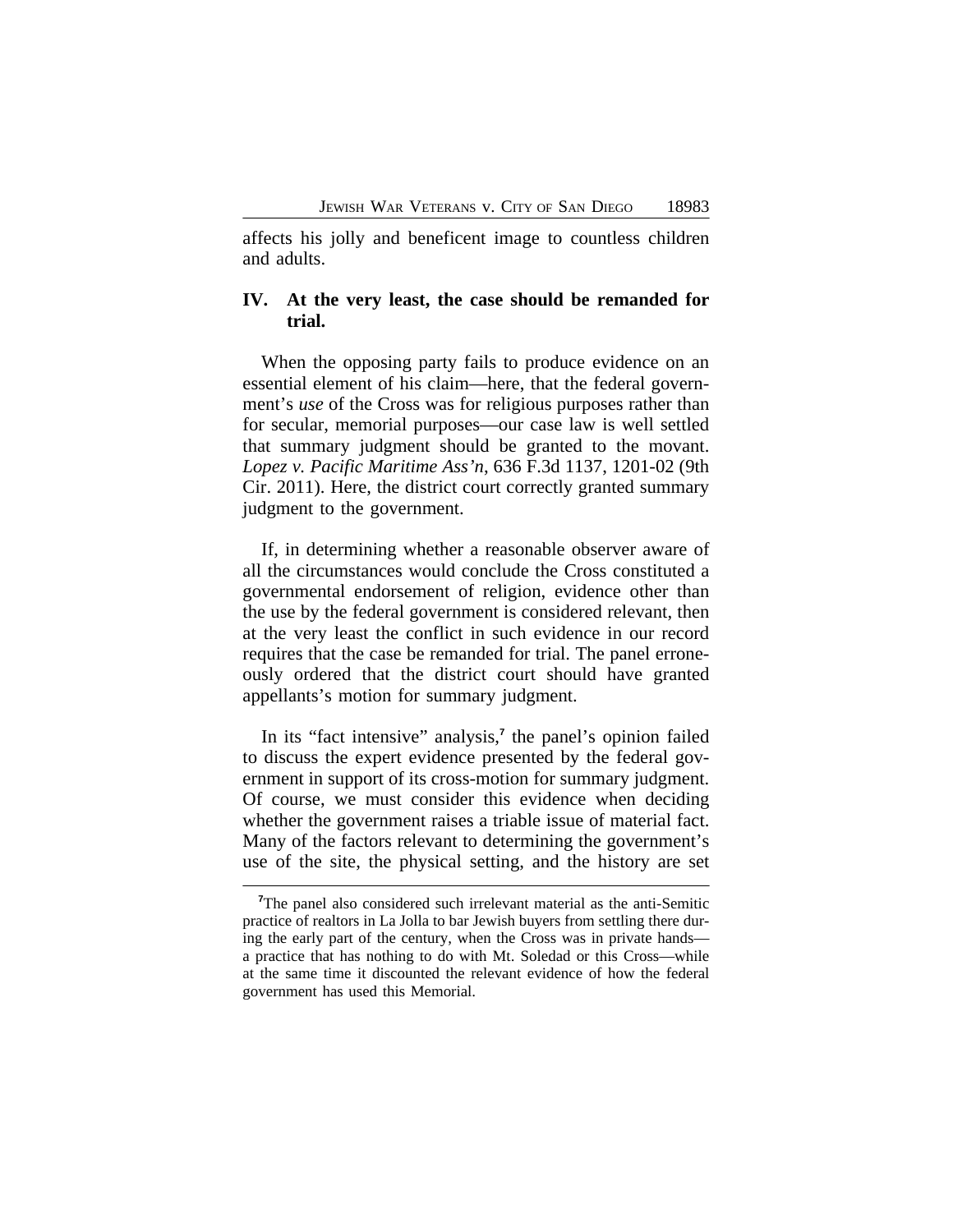forth in the declaration of Alan S. Newell, President of, and a Senior Associate Historian with, Historical Research Associates, Inc. and a professor of history at the University of Montana. He points to the following:**<sup>8</sup>**

(1) the elimination at Mt. Soledad Memorial Park of Easter and other religious services since 1998;

(2) the fact that when the Cross was replaced in 1954, the Mt. Soledad Memorial Association ("MSMA") continued efforts already begun by American Legion Post 275, a secular organization, to erect a new Cross "as a war memorial";

(3) the newspaper accounts describing the site to the public as "a memorial to all those who have died in all our wars." Several newspaper reports emphasized the Memorial aspect of the Cross. The *North Shores Sentinel* stated in February 1954 that the rebuilt Cross would be dedicated 'as a memorial to American war dead' while the *La Jolla Journal* reported in April 1954 that the Cross 'will be a memorial to those who died in the last three wars.' Other newspapers noted that Admiral Miller would 'dedicate the Cross to the memory of all those who have given their lives in the nation's wars and that the Cross 'is meant to be a lasting memorial to the dead of the two world wars and the Korean fighting' ";

(4) the memorial services held increasingly from 1972 onwards on Veterans' Day and other secular memorial days, weather permitting;

<sup>&</sup>lt;sup>8</sup>I beg the reader's pardon for the following rather lengthy relation of evidence in the record, but I thought it necessary to point out just how clear is the basis for a trial of the basic issue of fact: would the "reasonable observer" necessarily view the Cross as a government endorsement of religion or as marking the site of a war memorial?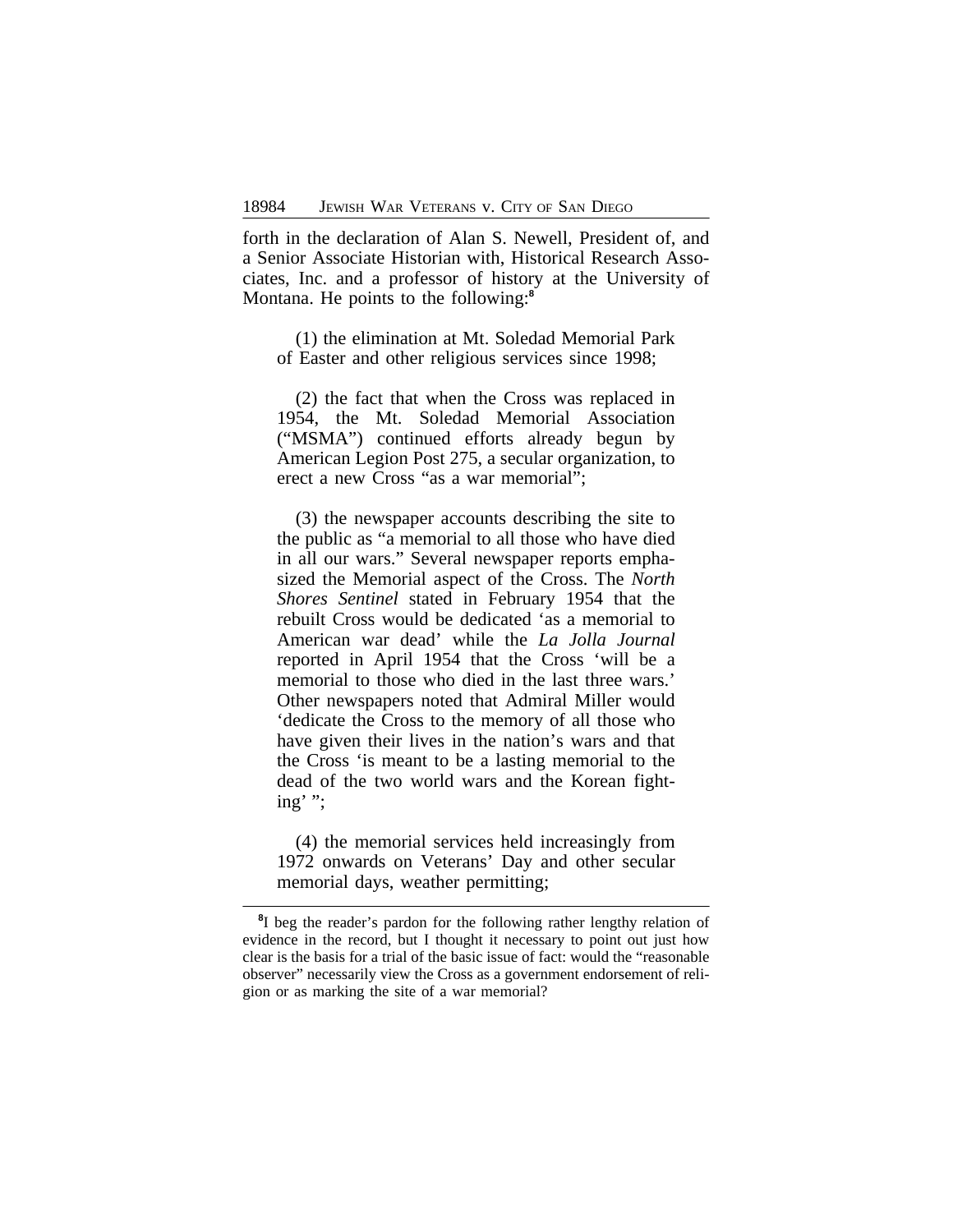(5) the placement of the more than 2,100 individual, permanent memorial plaques and 23 bollards to servicemen and women who fell in the country's service, since the 1970s;

(6) the view of the monument, not from the freeway where only a portion of the monument can be seen, but on the ground at the monument, where the plaques, bollards, flag and walls, as well as the dedication and name of the Memorial, can be seen; and, most importantly,

(7) the Congressional enactments under which the land was condemned and taken from the MSMA, with explicit statements of the purpose the land and symbol be taken for the public good of establishing a federal memorial to the memory of the fallen soldiers.

Similarly, the panel found the declaration of Professor Edward T. Linenthal, the government's expert on military history, to be merely conclusory, and summarily dismissed it as bearing no proof on the issue whether the Cross has achieved a secular, memorial meaning, quite apart from its religious meaning. *See Jewish War Veterans*, 629 F.3d at 1112, n.12. But this surely is an inaccurate and somewhat unfair reading of Professor Linenthal's declaration, particularly when it is entitled to every inference in its favor as proffered by the nonmoving party in opposition to Jewish War Veterans' motion for summary judgment.**<sup>9</sup>**

On the issue whether the Cross has acquired a secular

**<sup>9</sup>**As the panel recognized but, alas, failed to follow, "We must determine, viewing the evidence in the light most favorable to . . . the nonmoving party, whether there are any genuine issues of material fact and whether the district court correctly applied the [relevant] substantive law." *Olsen v. Idaho State Bd. of Med.*, 363 F.3d 916, 922 (9th Cir. 2004).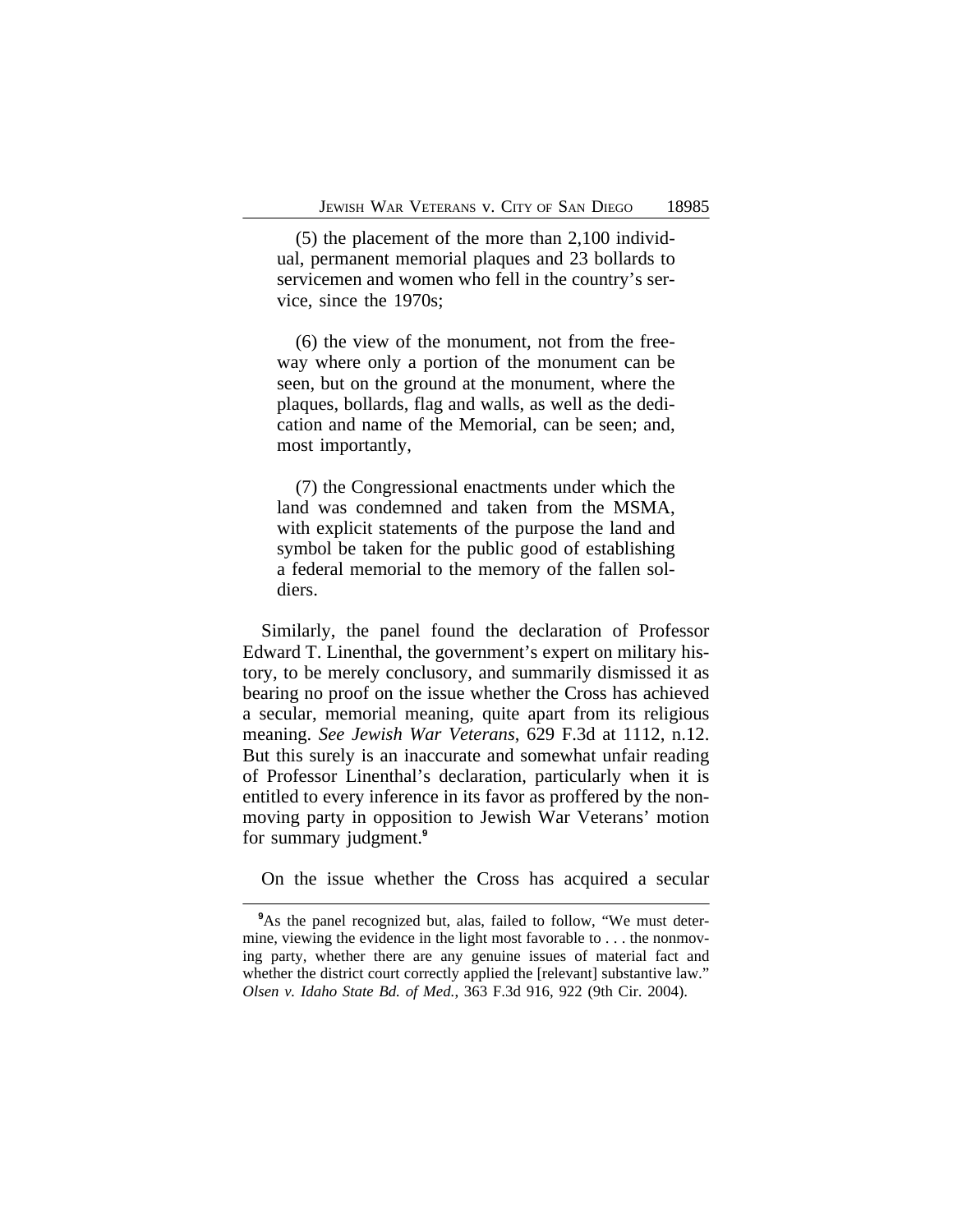meaning, Professor Linenthal was hardly "merely conclusory"; he cited several crosses used in American soldiers' memorials: "the Canadian Cross of Sacrifice [commemorating American fallen in Canada's forces before America's entry into World War I], the Mexico Civil War Memorial and the Argonne Cross Memorial at Arlington National Cemetery; the Irish Brigade Monument at Gettysburg National Military Park; a memorial to American servicemen who endured the Bataan Death March in World War II in Taos, New Mexico; an American Legion War Memorial in La Mesa, California; the Mojave Desert Cross in Mojave National Preserve; and the Father Junipero Serra statue (holding [a] cross) in the U.S. Capitol." In concluding that the Cross lacks a broadly understood meaning as a symbol of memorialization, the panel discounted certain important record facts: 114 Civil War monuments include a cross; the fallen in World Wars I and II are memorialized by thousands of crosses in foreign cemeteries; Arlington Cemetery is home to three war memorial crosses, and Gettysburg is home to two more; and military awards often use the image of a cross to recognize service, such as the Army's Distinguished Service Cross, the Navy Cross, the Air Force Cross, the Distinguished Flying Cross, and the most famous cross meant to symbolize sacrifice—the French "Croix de Guerre." **10**

The history behind these crosses and the simple fact that a cross has been used throughout this Nation's history as a symbol of respect for veterans and fallen soldiers and their valor is significant. In *Van Orden*, the Court looked to the role of the Ten Commandments in our Nation's history as one deciding factor in its analysis. *See* 545 U.S. at 688-90.

**<sup>10</sup>**In 1994, when President Bill Clinton visited the beach at Normandy in memory of D-Day, he stopped on the beach and arranged some stones into a cross in memory of the soldiers who died there. Maureen Dowd, *On Washington; Beached*, N.Y. Times, June 19, 1994, available at http://www.nytimes.com/1994/06/19/magazine/on-washington-beached .html?scp=1&sq=bill+clinton+normandy&st=nyt. For a photograph, *see* http://farm5.static.flickr.com/4131/4846400853\_798d649a4a.jpg.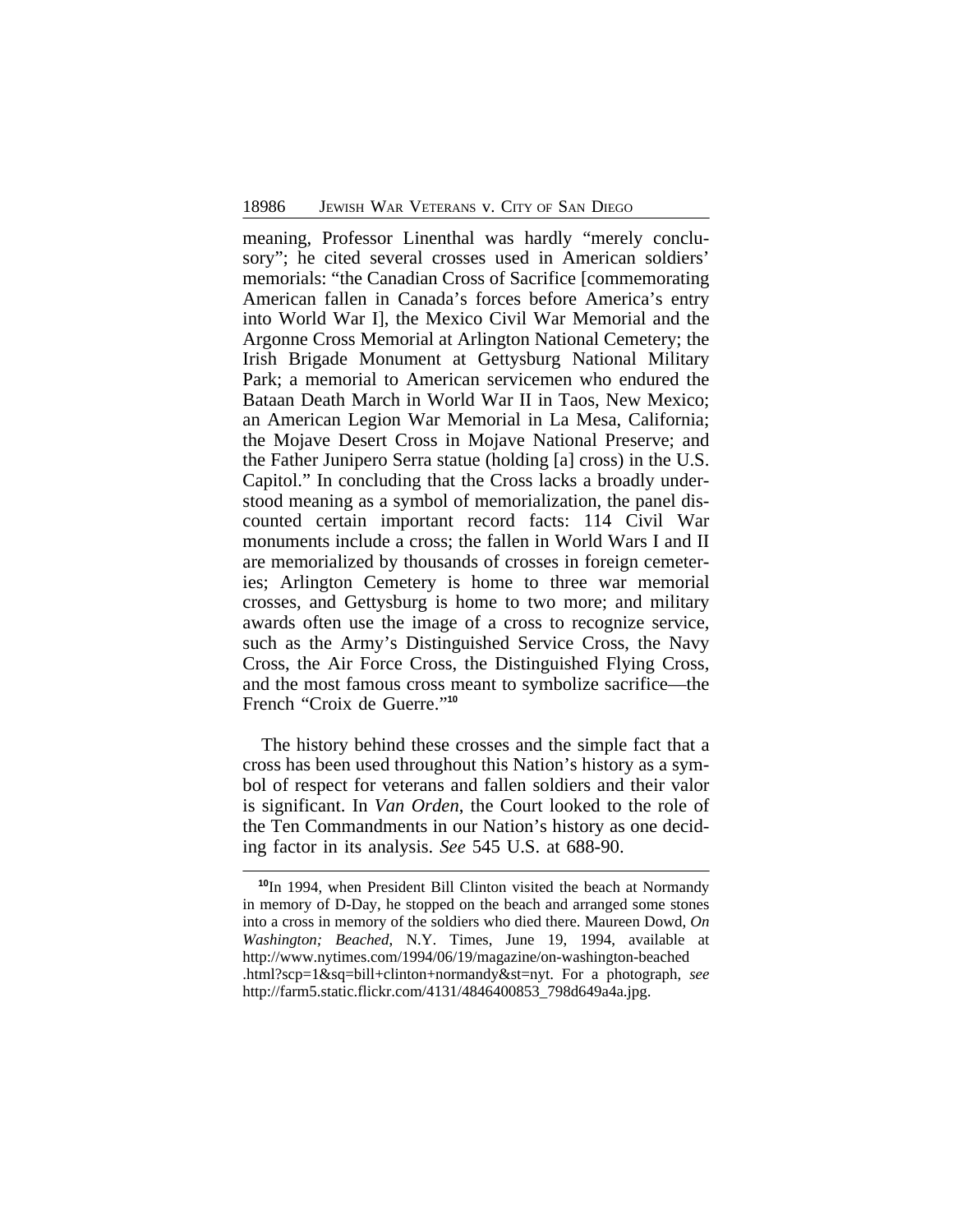Just as important, the statute by which the federal government acquired ownership of the Memorial expressly states that Congress sought "to preserve a historically significant war memorial." Pub. L. 109-272 § 2(a). Congress specifically made the following findings about Mt. Soledad:

The United States has a long history and tradition of memorializing members of the Armed Forces who die in battle with a cross or other religious emblem of their faith, and a memorial cross is fully integrated as the centerpiece of the multifaceted Mt. Soledad Veterans Memorial that is replete with secular symbols.

The patriotic and inspirational symbolism of the Mt. Soledad Veterans Memorial provides solace to the families and comrades of the veterans it memorializes.

The Mt. Soledad Veterans Memorial has been recognized by Congress as a National Veterans Memorial and is considered a historically significant national memorial.

An Act to Preserve the Mt. Soledad Veterans Memorial in San Diego, California, by Providing for the Immediate Acquisition of the Memorial by the United States, Pub. L. No. 109- 272, § 1, 120 Stat. 770, 770 (2006).

The legislative history also contains a letter from the leaders of this country's four largest veterans service organizations, which explains that the potential destruction of the Memorial is considered an affront to veterans. 152 Cong. Rec. H5423-24 (daily ed. July 19, 2006).**<sup>11</sup>** As Representative Hunter—one of the co-sponsors of the House's version of the

**<sup>11</sup>**A point also made by Justice Alito in *Buono*. *See* 130 S. Ct. at 1822-23.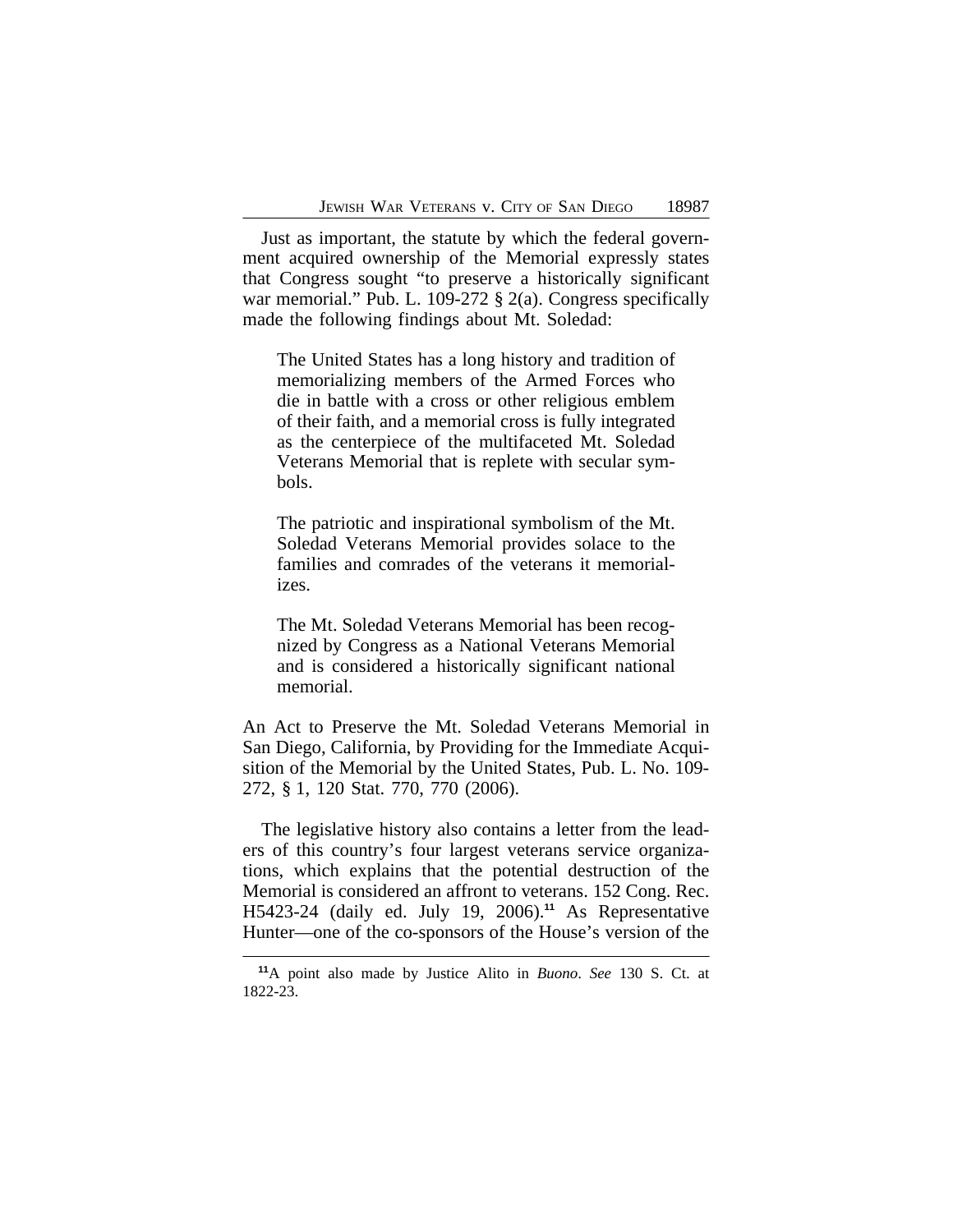bill—stated when introducing the Mt. Soledad Veterans Memorial Protection Act:

The fight to save the Mt. Soledad Veterans Memorial is not about religion. It's about protecting a symbol of our freedom and honoring those who have chosen to defend it [at] all costs. Removing this long recognized and respected landmark is an insult to the men and women memorialized on its walls and the service and sacrifice of those who have worn a uniform in defense of our nation.

As Representative Hunter explained on the House floor, the Memorial is "without question a world-class war memorial, dedicated to all of those, regardless of race, religion or creed, who have served our armed services." 152 Cong. Rec. H5422 (daily ed. July 19, 2006).

Any person acquainted with all the relevant evidence and wishing to determine whether the government meant for the Cross to have a religious or secular use would take Congress's findings into account.**<sup>12</sup>** Surely Congress's findings are far more relevant than the anti-Semitic practices of realtors in the county in the early part of the last century. Yet the panel emphasized the latter and failed to consider the former.

When determining the issue whether a cross is traditionally a memorial symbol for the fallen servicemen, we should grant some deference to the reflection of the popular understanding of the symbol, as established by Congress. *See Buono*, 130 S. Ct. at 1818 (Congress has the discretion to enact "a framework and policy of accommodation for a symbol [a cross] that

**<sup>12</sup>**Certainly Justice Kennedy took into account Congress's findings that the Cross was part of a memorial in his stay order entered in this case, noting Congress "deemed the monument 'a national memorial honoring veterans of the United States Armed Forces.' " *San Diegans for Mt. Soledad War Memorial v. Paulson*, 548 U.S. 1301, 1312 (2006).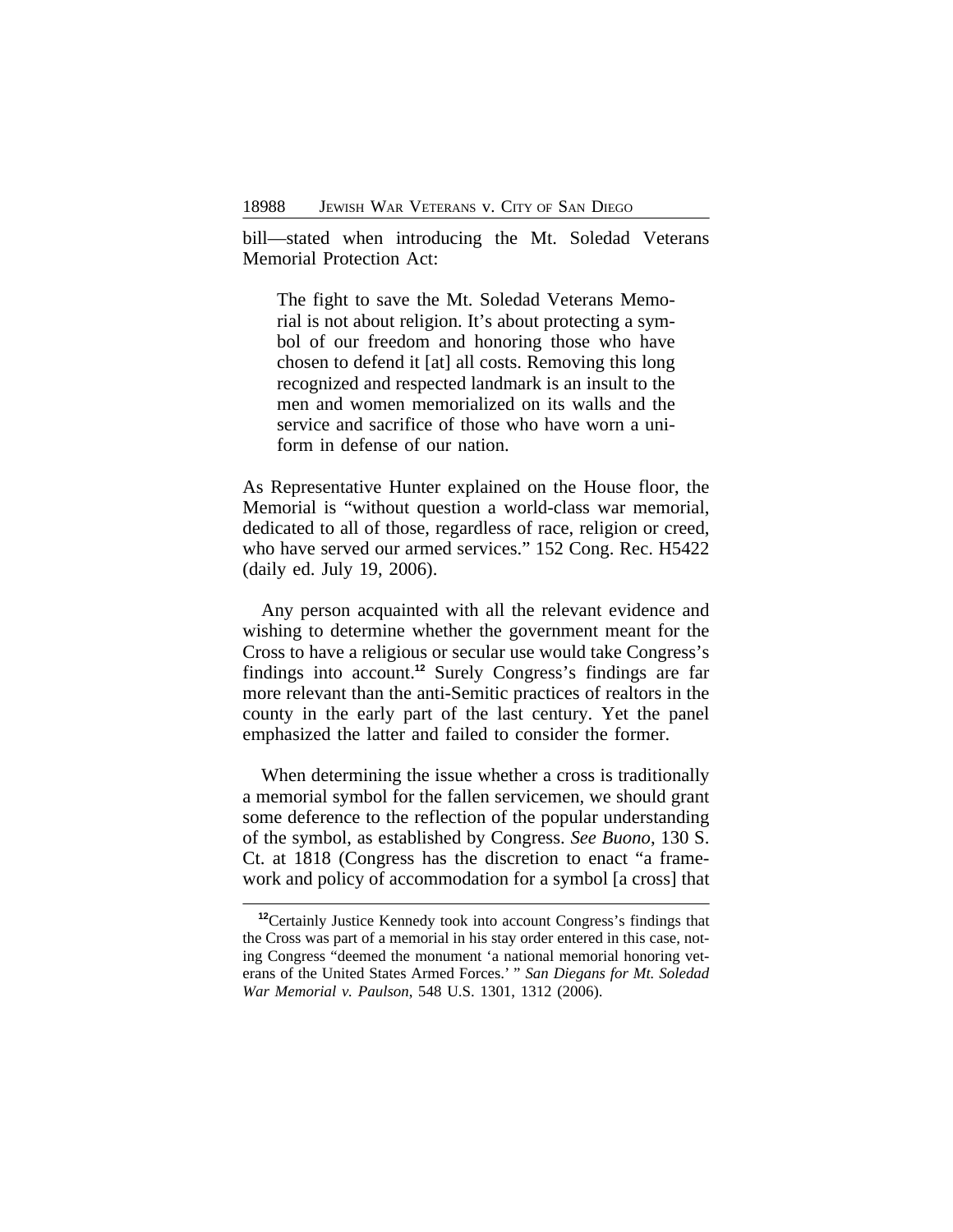. . . has complex meaning beyond the expression of religious views"); *Walters v. National Ass'n of Radiation Survivors*, 473 U.S. 305, 320 (1985) ("deference to congressional judgment must be afforded even though the claim is that a statute Congress has enacted" is unconstitutional).

One would think that following our long-stated rule requiring all inferences to be given in favor of the non-moving party's evidence (here, the federal government), the panel would recognize there is at least a triable issue of fact as to whether the federal government has used the site for religious purposes, whether the Cross conveys a predominantly religious or secular message given its setting, and the relevant history of the site. After all, the conflicting expert witnesses on this issue have not been cross-examined as to possible prior inconsistent statements, bias or motive. Their qualifications and demeanor have not been assessed by the trier of fact.**<sup>13</sup>**

**<sup>13</sup>**We should allow the trier of fact in this case to determine the *Van Orden* elements just as a trier of fact determines what a reasonable man would do in a negligence case. Indeed, even if the *Lemon* test is used, courts have analogized the "reasonable observer" or "objective observer" in the Endorsement Test to the reasonable man standard in tort law. *See, e.g., Capitol Square Review & Advisory Bd. v. Pinette,* 515 U.S. 753, 779-81 (1995) (O'Connor, J., concurring in part and concurring in the judgment) ("In this respect, the applicable observer is similar to the 'reasonable person' in tort law, who 'is not to be identified with any ordinary individual, who might occasionally do unreasonable things,' but is 'rather a personification of a community ideal of reasonable behavior, determined by the [collective] social judgment.' ") (*quoting* W. Keeton, D. Dobbs, R. Keeton, & D. Owen, Prosser and Keeton on Law of Torts 175 (5th ed. 1984)).

Again, when determining whether a display has the impermissible effect "of communicating a message of governmental endorsement or disapproval" of religion, we "look[ ] through the eyes of an objective observer who is aware of the purpose, context, and history of the symbol. The objective or reasonable observer is kin to the fictitious 'reasonably prudent person' of tort law.' " *American Atheists, Inc. v. Davenport*, 616 F.3d 1145, 1159-60 (10th Cir. 2010) (citations omitted).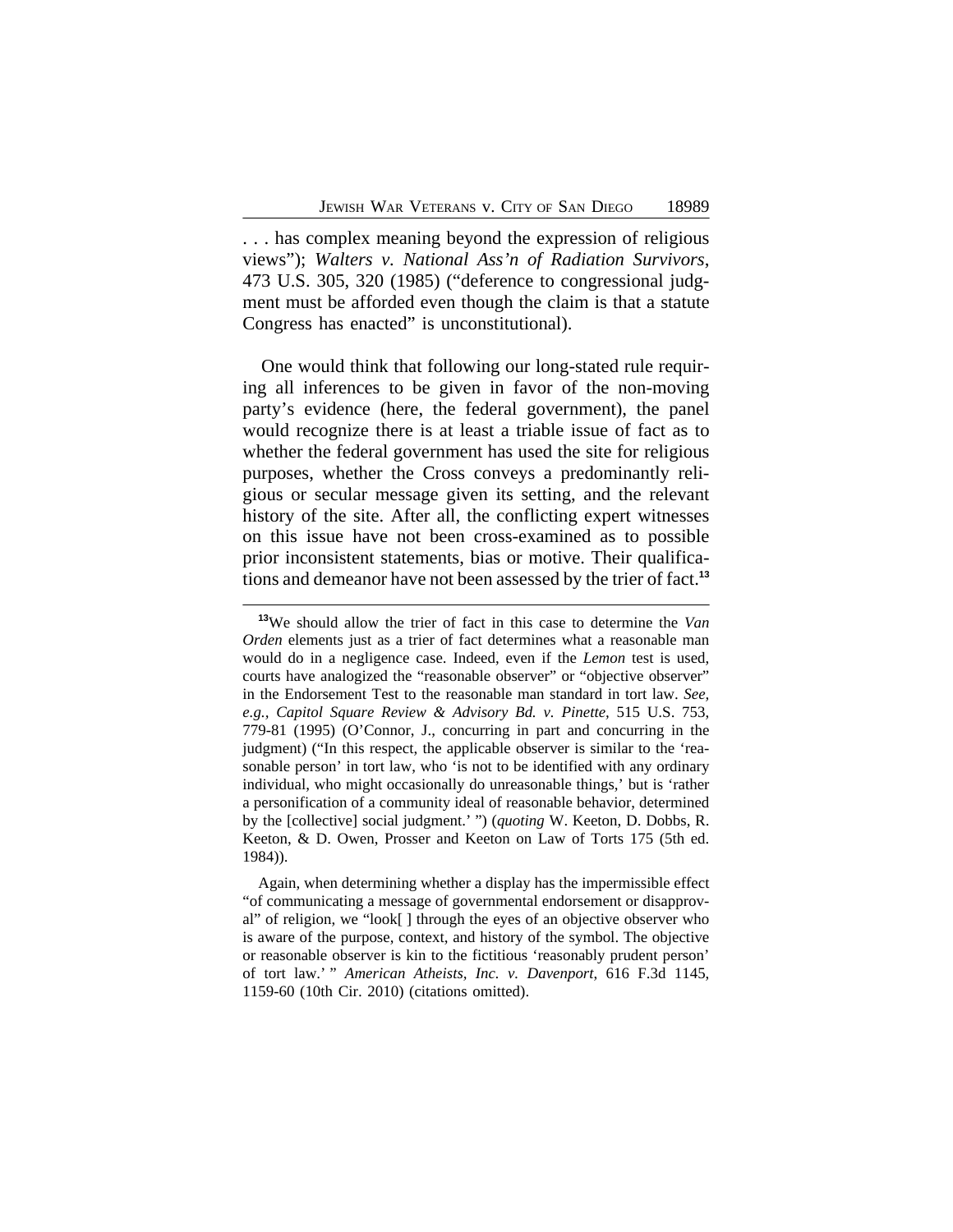#### **Conclusion**

Removal of the Cross at this stage would pose a different Establishment Clause problem: hostility towards the role religion has played in our history, and in particular to the history of the Armed Forces. As Justice Breyer warned:

[T]o reach a contrary conclusion here, based primarily on the religious nature of the tablets text would, I fear, lead the law to exhibit a hostility toward religion that has no place in our Establishment Clause traditions. Such a holding might well encourage disputes concerning the removal of longstanding depictions of the Ten Commandments from public buildings across the Nation. And it could thereby create the very kind of religiously based divisiveness that the Establishment Clause seeks to avoid.

*Van Orden*, 545 U.S. at 704.

Except for a brief two-year period, there has been a cross on the site since 1913. No challenge was brought to the Cross until 1989; it stood unchallenged for 76 years. This is significant because in *Van Orden* the Court found it "determinative" that the Ten Commandments monument had stood in the Texas park unchallenged for 40 years. Justice Breyer said this "suggest[ed] more strongly than any set of formulaic tests that few individuals, whatever their system of beliefs, are likely to have understood the monument as amounting, in any significant detrimental way, to a government effort to favor a particular religious sect [or] primarily to promote religion over nonreligion." *Id*. Justice Breyer reasoned that the passage of 40 years suggests that visitors would simply consider the religious aspect of the display as part of "a broader moral and historical message reflective of a cultural heritage." *Id*.

San Diego is heavily influenced by and dependant on the Armed Forces. Situated between Camp Pendleton and Naval